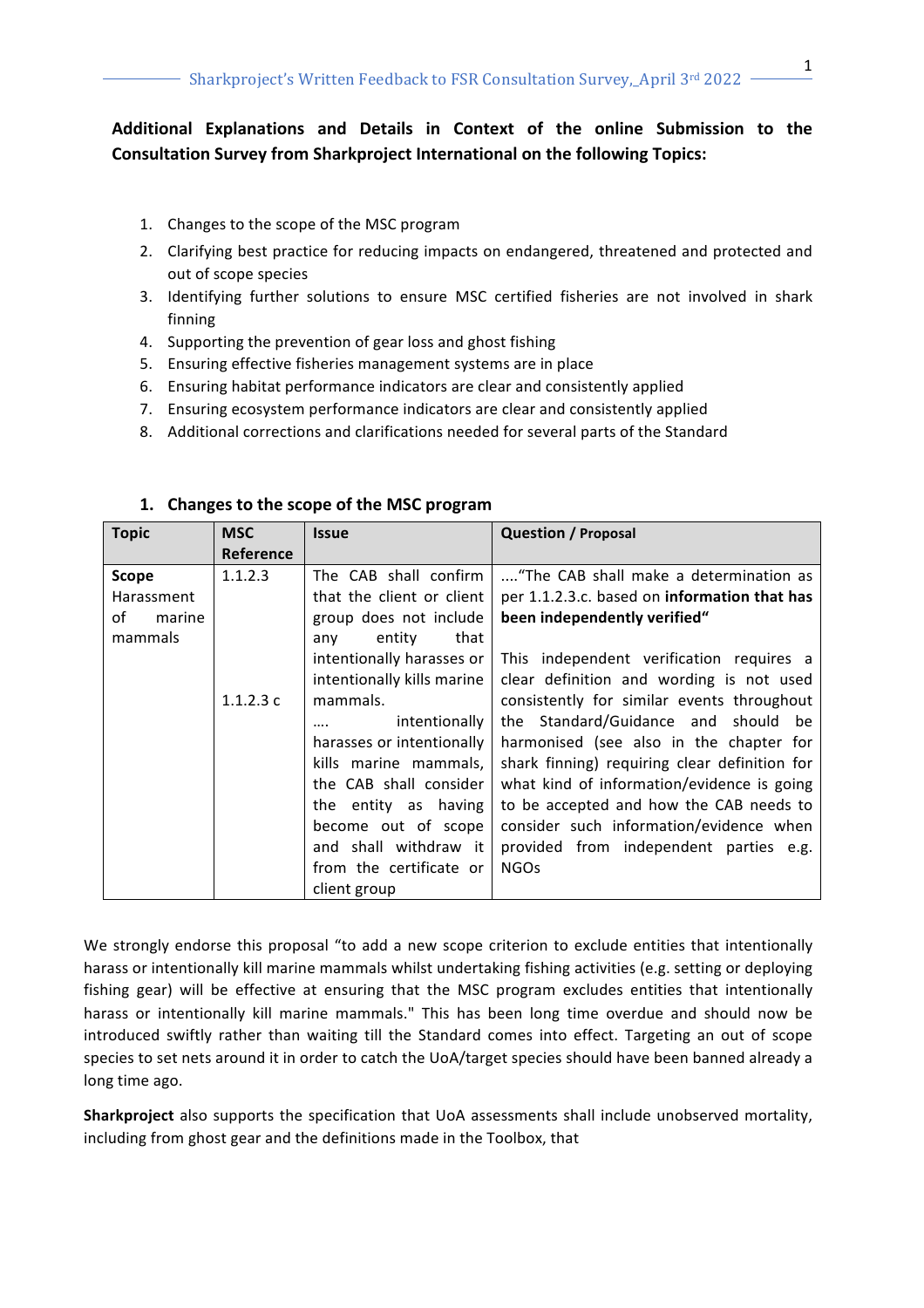- Consideration of post capture mortality (i.e. cryptic mortality) as "the chance that, if captured, a species would be released and able to survive". It is further clarified that this includes not just capture but "any injury or mortality caused by direct interaction of the gear".
- The assignment of "all air breathing species shall be considered default high risk for active and ghost gear set within the diving range of the species".

**However, Sharkproject** is concerned that there are still several loopholes and deficiencies in the proposed Standard, its Guideline and the new Toolbox which will fail to deliver on the intent of the MSC to better protect ETP / OOS species, if not strengthened or improved.

- The methods that can be used to understand fishery impacts on marine mammals:
- The reference to ASCOBANS The reference as a guideline is misleading and only partially reflects what ASCOBANS is actually calling for; the 1.7% reference in the MSC document is stated to be referring to bycatch alone. However, in 2020 ASCOBANS passed UNEP/ASCOBANS/Resolution 8.5 (Rev MOP9) in which the 1.7% addresses total anthropogenic removals not just bycatch. Further, the resolution reaffirmed an intermediate precautionary goal to reduce bycatch to less than 1 per cent of the best available population estimate;
- With regard to the use of SEFRA, a model proposed by the NZ government as an equivalent of PBR: The SEFRA approach has been widely criticised by cetacean experts, and Rmax, one of the key inputs is currently undergoing a major review by the International Whaling Commission. The MSC should not suggest that this model is in any way acceptable as a means of estimating a UoA's impact on a marine mammal population.
- **•** It is preferred that either an ASCOBANS limit or Potential Biological Removal (PBR) method be **employed.** PBR has been used and tested for decades. However, the reference to PBR should be expanded to include the Zero Mortality Rate Goal (ZMRG) which is meant to reduce mortality and serious injury to insignificant levels approaching zero, defined as 10% of PBR
- Calanus/Calanidae are not included in the list of Key Low Trophic Level species. Although they would likely meet at least 2 of the sub criteria in SA2.2.9a.i-iii., given the importance of Calanus for the critically endangered North Atlantic right whale, and knowing that certification of Calanidae is being considered by fisheries, there should be a specific inclusion of this species.
- The proposed review of hindering recovery (defined as favourable conservation status being able to be achieved in the shorter time frame of 3 generations or 100 years) is of concern for cetaceans in that generation times for many small cetaceans are still unclear (please also refer to ETP/OOS species below). Also, which definition of generation will be used as a marker; for large whales generation estimates have been determined for both current and "pre-disturbance" (e.g. commercial whaling)? For some species this is significantly different. Current generation for North Atlantic right whales for example is 23.3 years while pre-disturbance generation was 35.7 years. Due to this, as stated previously, it is critical for fisheries to have recovery action milestones that are within reasonable management cycles (5 to 10 years)
- Table A8 of the Toolbox for PSA productivity attributes and scores for marine mammals needs significant review and editing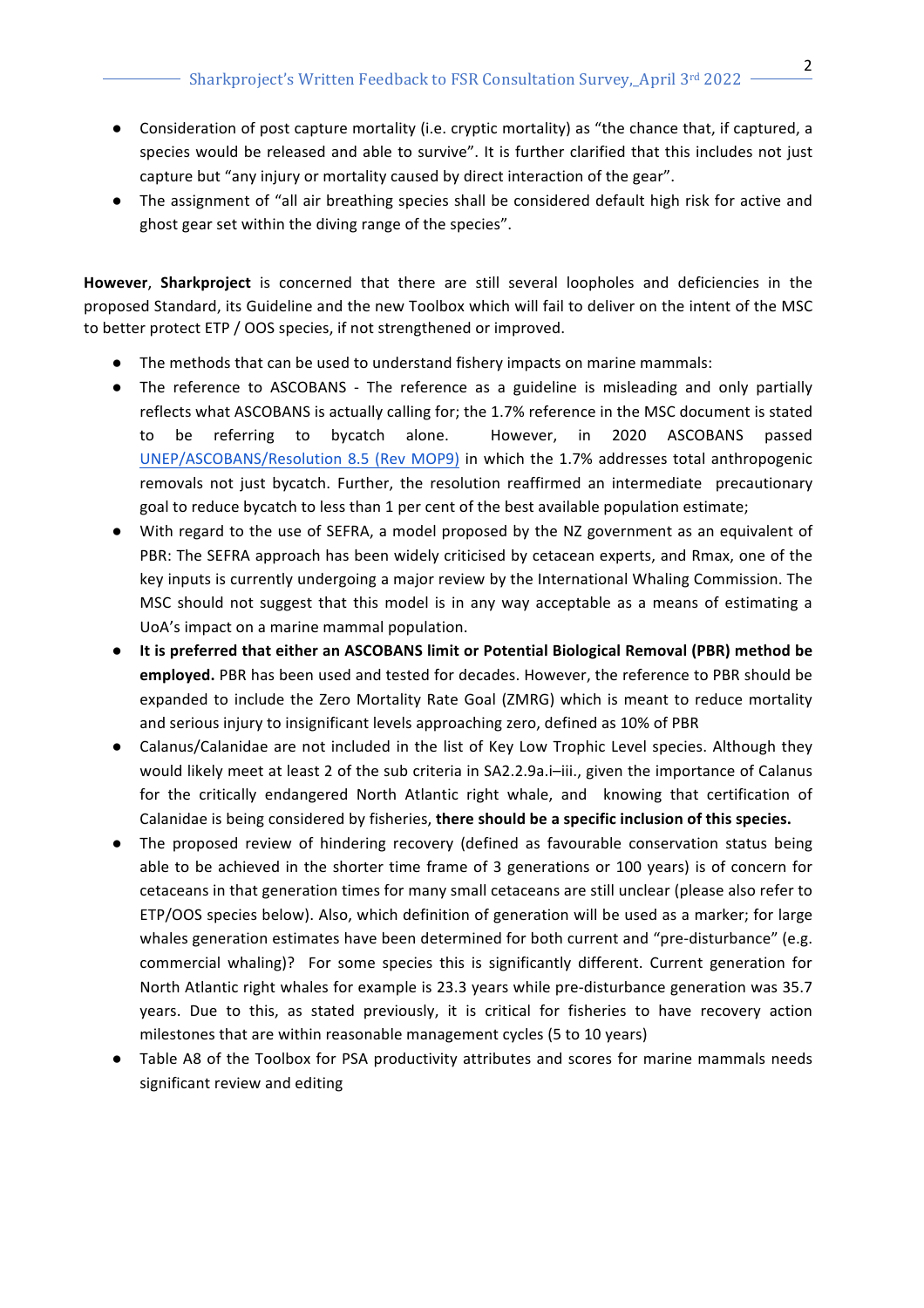$\mathcal{L}_{\text{max}}$ 

Table A8: PSA productivity attributes and scores for marine mammals  $\blacksquare$ 

| <b>High productivity Low</b><br>risk(1) | <b>Medium productivity</b><br><b>Medium Risk (2)</b> | <b>Low productivity High</b><br>Risk(3) |  |
|-----------------------------------------|------------------------------------------------------|-----------------------------------------|--|
| <5 years                                | 5-15 years                                           | >15 years                               |  |
| <10 years                               | $10 - 25$ years                                      | >25 years                               |  |
| >20,000 eggs per year                   | 100-20,000 eggs per<br>year                          | <100 eggs per year                      |  |
| $< 100$ cm                              | 100-300 cm                                           | $>300$ cm                               |  |
| $<$ 40 cm                               | 40-200 cm                                            | $>200$ cm                               |  |
| Broadcast spawner                       | Demersal egg layer                                   | Live bearer                             |  |
| < 2.75                                  | 2.75-3.25                                            | >3.25                                   |  |
|                                         |                                                      |                                         |  |

- In the Draft Guidance section for salmon fisheries, there is a reference in GSC3.14.1 Habitats management strategy that enhanced salmon fishery interventions may also include 'removal of predators or competitors to maximise early stage salmon survival.' This needs to be removed or at least redefined to ensure that this does not allow for killing of ETP/OOS species or a removal that includes the risk of injuring or harassing them, or otherwise affect their natural behaviour.
- The same should also apply for all ETP / OOS species.

| Scope           | 1.1.2.4 | The CAB shall confirm that the client or client group does not include an   |
|-----------------|---------|-----------------------------------------------------------------------------|
| Conviction for  | a       | entity that has been convicted of a serious crime for an offence listed in  |
| a serious crime |         | Table 1 in the last 2 years. ■                                              |
|                 |         | a. The CAB shall interpret 'serious crime' to mean conduct constituting     |
|                 |         | an offence punishable by a maximum deprivation of liberty of at least       |
|                 |         | four years or a more serious penalty.                                       |
|                 |         | b. If an entity that belongs to a certified client group is convicted for a |
|                 |         | violation of law with respect to a serious crime, the CAB shall consider    |
|                 |         | the entity as having become out of scope and shall withdraw it from the     |
|                 |         | certificate or client group.                                                |
|                 |         | c. If a conviction is determined, the CAB shall consider the entity as out  |
|                 |         | of scope until 2 years have passed since the date of the conviction.        |
|                 |         |                                                                             |
|                 |         | Illegal fishing - Non-compliance with regulations specific to governing     |
|                 |         | sustainable fishing practices                                               |

**Sharkproject** notes and is concerned, that

- this includes illegal fishing "Non-compliance with regulations specific to governing sustainable fishing practices" but firstly convictions of 4 years or more will hardly ever happen for such offenses and
- then removing only the entity rather than considering that there might be a systematic problem within the whole fishery appears rather weak
- and removing such an entity then for a mere 2 years is completely irrational.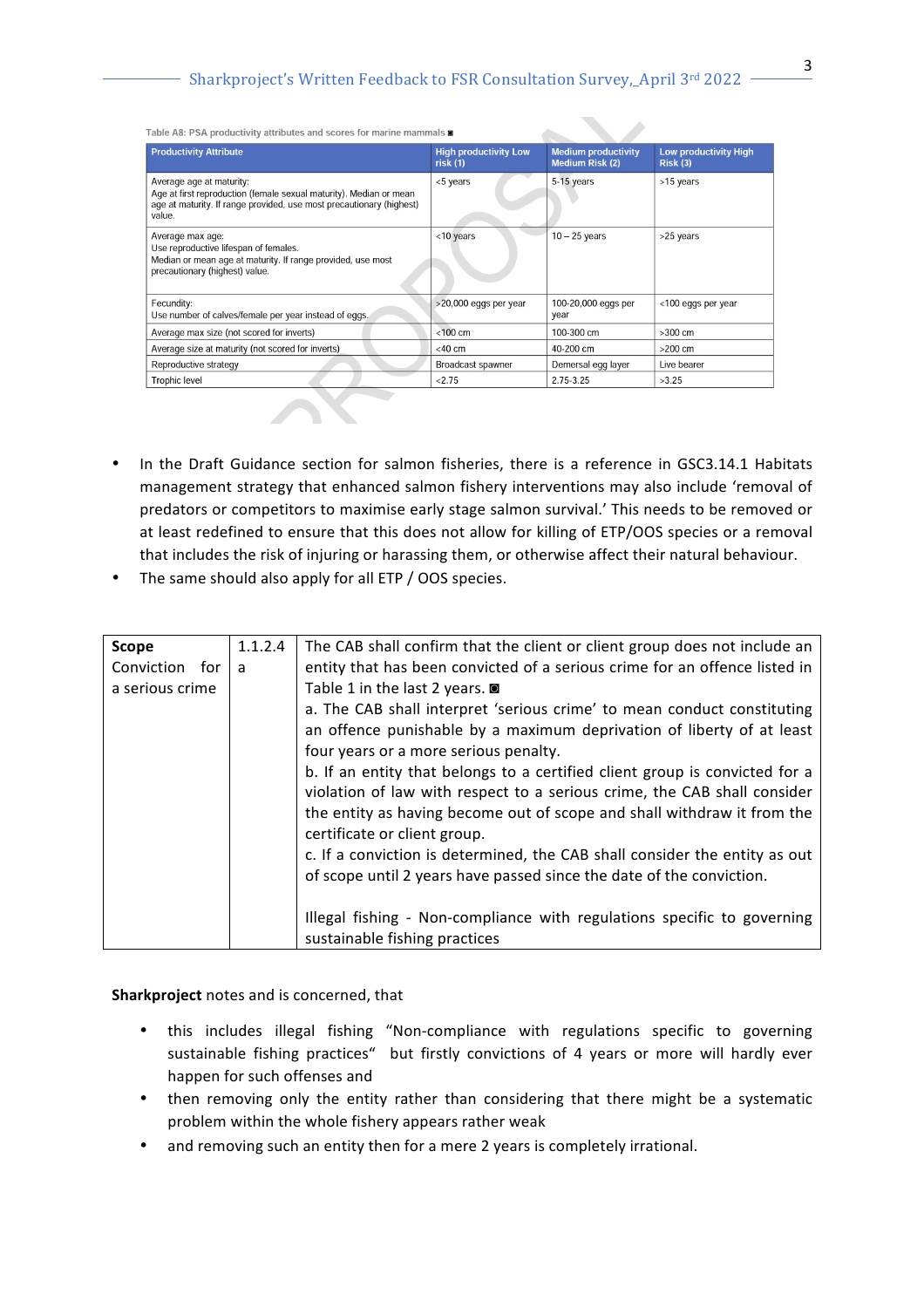Conviction of an entity within a fishery for serious crime should make the complete fishery non eligible and at least for 4 years, readmitting such fishery only after proof of substantial improvements in those matters that have been convicted for.

| <b>Scope</b>      | 1.1.2.5a    | The CAB shall confirm that the client or client group does not  |  |  |  |
|-------------------|-------------|-----------------------------------------------------------------|--|--|--|
| Conviction<br>for |             | include an entity that has been convicted for a shark finning   |  |  |  |
| shark finning     |             | violation in the last 2 years.                                  |  |  |  |
|                   |             |                                                                 |  |  |  |
|                   | $GSA2.4.3-$ | verifiable evidence could be any<br>Obiective<br>documented     |  |  |  |
|                   | GSA2.4.4    | statement of fact based on observations, measurements, or tests |  |  |  |
|                   |             | that can be verified (FCP xxxx).                                |  |  |  |
|                   |             |                                                                 |  |  |  |

**Sharkproject** notes and requests clarification about

"If an entity that belongs to a certified client group is convicted for a violation of law with **respect to shark finning**, the CAB shall consider the entity as having become out of scope and shall withdraw it from the certificate or client group."

What happens if finning is not against the law in a jurisdiction? Since it is violating the FNA policy requirement this should be referenced here too. In addition this procedure of removing an entity for 2 years and then re-admitting it again afterwards is neither transparently verifiable nor generating an kind of deterrence.

At the very least this should not require a conviction but "information that has been independently verified" should suffice, while noting that the definition of this independently verified information remains also unclear.

On the other hand the Guidance advises that the CAB should not certify or maintain certification in case of **objectively verifiable evidence that shark finning is taking place**. This appears to be much harsher as not requiring a conviction, however no comprehensive definition for 'objectively verifiable' is provided referring to the FCP instead, where such definition currently also seems absent. Why would MSC not use the same wording as for the harassment of marine mammals  $-$ ' information that has been independently verified' and why not provide a clear comprehensive definition consistent between different issues but same concerns?

| <b>Enhanced Fisheries</b>        | 1.1.2.6   Using the criteria in Table 2, the CAB shall determine whether the fishery<br>is an eligible enhanced fishery |
|----------------------------------|-------------------------------------------------------------------------------------------------------------------------|
| Habitat and ecosystem<br>impacts |                                                                                                                         |

**Sharkproject** notes, that if 'any modifications to the habitat of the stock are reversible and do not cause serious or irreversible harm to the natural ecosystem's structure and function.' and such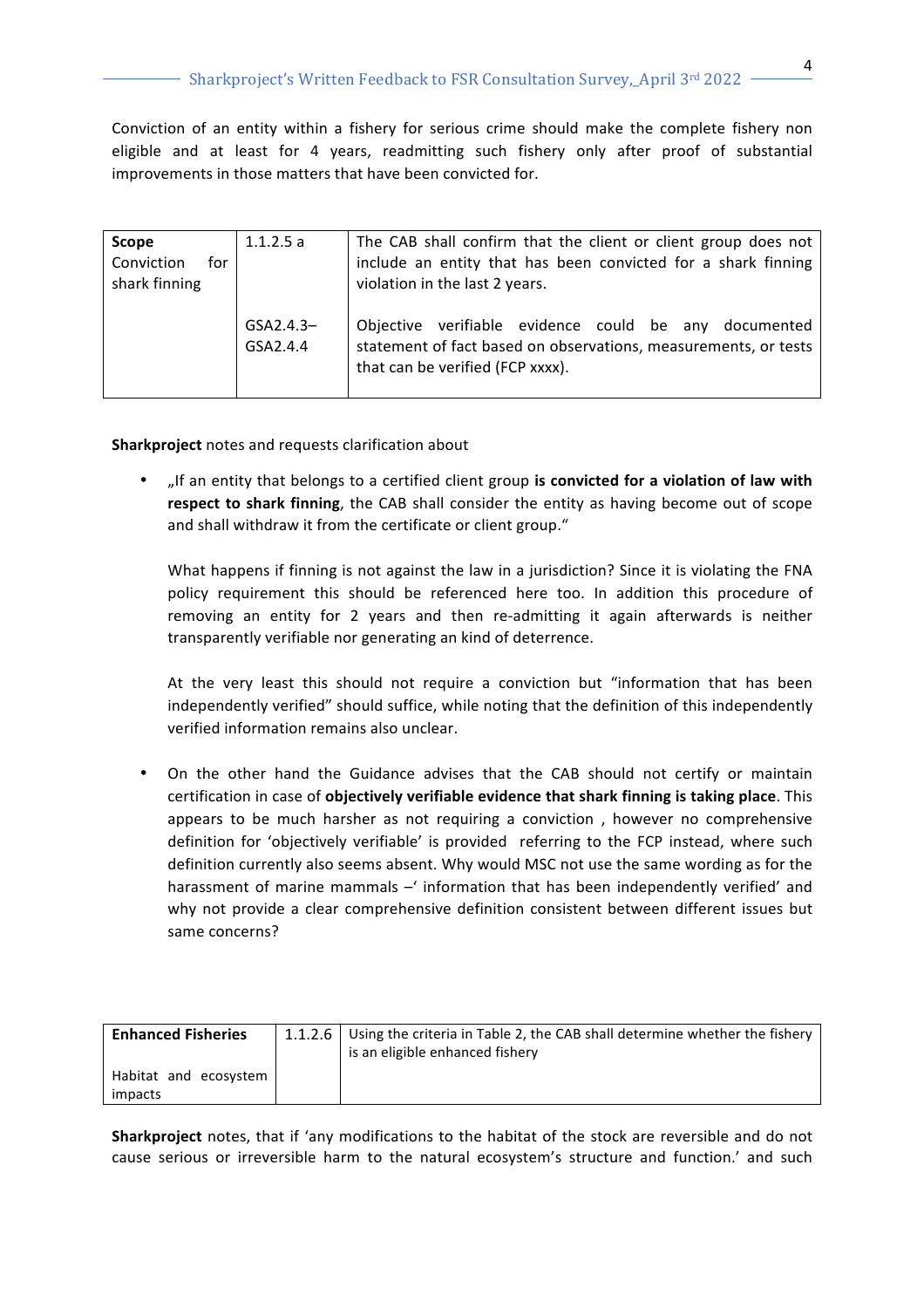modified habitats include fish attracting devices (FADs) than there should be a clear reference to explain what the consequences of this is.

What is the implication of FADs now being an eligible enhanced fishery and which additional measures are therefore needed, respectively do have to be scored? Please also refer to our comments in the ghost fishing section. Habitat modification should trigger a overall precautionary approach requesting the CAB to apply higher levels of scrutiny when scoring and at least evaluate the existence and compliance with globally acknowledged best practices for drifting FADs (please also see below)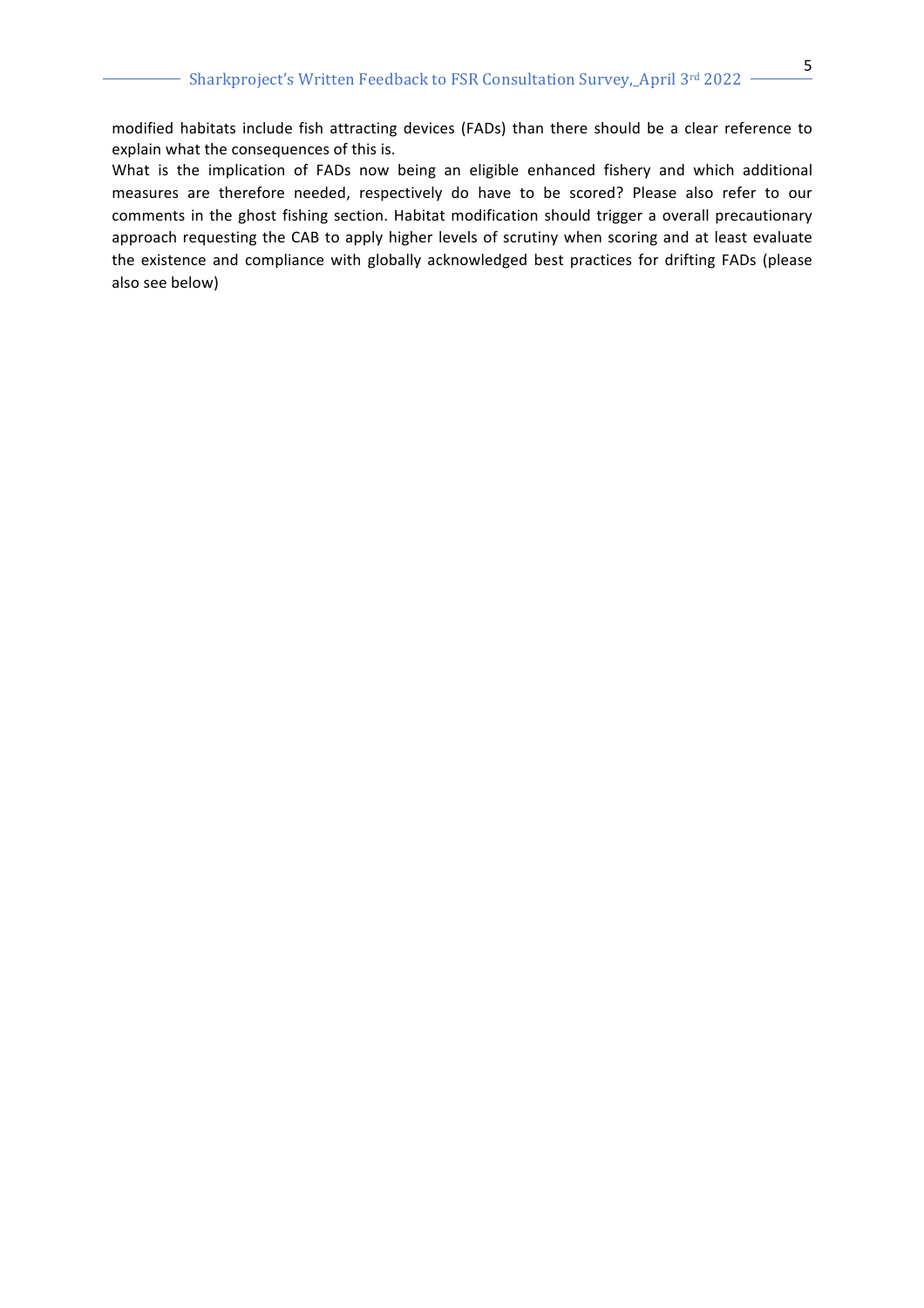## **2.** Clarifying best practice for reducing impacts on endangered, threatened and protected **and out of scope species**

#### a) ETP Species Designation

**Sharkproject** appreciates, that with new scoring in place for ETP species and Principle 2 'in scope' species there is potential in the new Standard for more rigorous requirements on fisheries that catch or interact with ETP designated species. The classification as 'Out-of-scope species' thereby requires all birds, mammals, reptiles can't be targeted and all OOS/ETP species will always have be scored by the CAB applying the same requirements even if their population is healthy. This is a real improvement.

It is also good to see that now all bait species even if purchased from outside the fishery area are considered in-scope and need to be scored as part of the fishery impact

However, in order to deliver on this intent we note that there are serious issues with the designation of ETP/OOS species according to the proposed decision tree for assignment.

While we appreciate that there is now a broader set of international agreements and the IUCN red list classification applied as baseline for identifying ETP species, there are serious shortcomings and flaws in the proposed designation decision tree that have to be addressed.

The following flaws in this designation remain a big concern and need to be resolved as proposed below

- All species classified as IUCN 'vulnerable' have to be included in baseline assignment as OOS/ETP species while the current proposal only recognises IUCN critically endangered (cr) and endangered (en) species. This is a severe flaw as also vulnerable species (vu) are part of the **'Threatened'** rating by IUCN and therefore should qualify as an 'Endangered, Threatened and Protected' species also at MSC
- The current proposal still does not recognize species that are assessed and classified as endangered or threatened by a domestic or international official science body, but not yet listed in national legislation or part of international binding treaties. For example, the Committee on the Status of Endangered Wildlife in Canada (COSEWIC) is the national science body that undertakes assessments and classification of all species. If COSEWIC classifies as threatened or endangered that species will then be considered by the minister for listing on the national Species at Risk Act. The science body is officially part of the process and makes the assessment. The decision to list the species on the Act is a political decision and can take many years, if ever, especially for aquatic animals. It is the science assessment that should be recognized by MSC at both domestic and international levels. 'Organizations responsible for assessing the status of species' is wording used in other parts of the ETP section of the Standard and they could use that wording for this case.
- We strongly disagree with the proposed 3 Factors MSC provides for CABs allowing them to 'modify' the ETP species list. Those factors as stated are much too undefined and weak potentially leading to the potential assignment of a depleted and endangered or even CITES App II listed species of fish or invertebrate species as a target species in P1 or an in scope species in P2 with even less rigorous mitigation requirements, despite poor management or unrealistic 'recovery plans' or lack of data as part of the modification approach.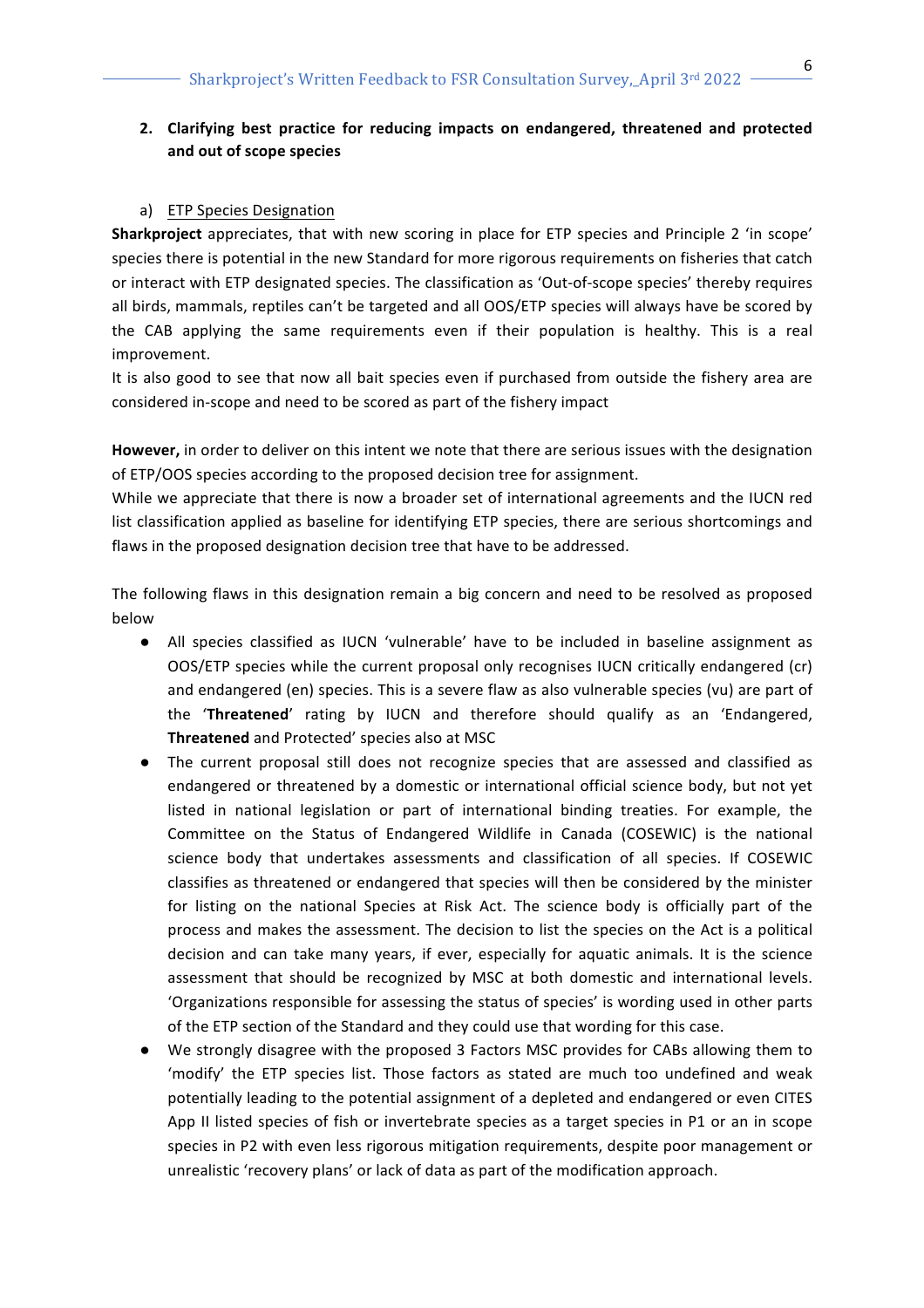- MSC should err on the side of precaution and not allow for any modification of the ETP species at all. These are endangered and threatened animals that have by definition not yet recovered and should therefore not be allowed being labelled as sustainably certified fish. Having management plans/ recovery plans in place is not the same as effective recovery and out of experience many of these recovery plans are weak or completely ineffective.
- While it is good that bait is in-scope, does this mean that a bait species cannot be classified as ETP, if it is designated as such on one of the lists? MSC should also be clear that Out of Scope species, which may be used as bait in some fisheries, such as marine mammals, can never be considered 'in scope' bait species
- b) Endangered, Threatened, and Protected (ETP) and Out of Scope Species Scoring Requirements

The key to delivering on the MSC's intent to strengthen protection for ETP/OOS species are that the fishery is not 'hindering recovery' and whether the catch of the ETP species is a 'non-negligible' part of the fishery's total catch. Therefore these definitions have to be absolutely clear and strong as otherwise they will result in improvements only on paper while the situation on the water does not change, because only if the catch is NOT considered to be 'non-negligible' must a fishery minimize mortality for this ETP/OOS species. In addition the requirements for 'minimized mortalities' are essential and require improvement, not leaving it to the discretion of the CAB how far mortality has to be minimised or not.

Having this in mind a fishery catching vulnerable, CITES II and CMS listed silky shark in the Indian Ocean as a bycatch will have silky shark listed as ETP/OOS species (CITES II, CMS, not subject to modification as it is a shark) by the CAB. However as this catch is e.g. for the Spanish fleet e.g. 500 t per year, so less than 2% of the total catch of more than 30,000 t in the Indian Ocean (please note that these are assumed figures as actual catch numbers unknown due to poor reporting) then this bycatch of silky shark will be treated as negligible and the fishery will not be required to minimise mortality e.g. by reviewing and introducing measures or gear modifications to do so  $-$  although such measures do exist and have demonstrated to reduce on board and post release mortality substantially.

Although the requirements to minimise mortality and to review measures for minimisation of mortality are very much appreciated **Sharkproject** is of the opinion that they have to be strengthened by clear and more stringent definitions. The focus should be to minimise mortality by the fishery towards complete elimination of fishing related mortality for these ETP/OOS and species. This has also been a key request from **Make Stewardship Count**, which is supported strongly by **Sharkproject**. Furthermore it must be ensured that information and evidence are available to confirm that a decline in interaction (due to successful bycatch avoidance) is not caused by the species population collapsing but and effect of successfully implemented and complied measures.

## $\triangleright$  Sharkproject also acknowledges, that

• MSC has made an effort to introduce a quantitative threshold to define recovery for ETP species. They are calling this 'Favourable Conservation Status': *a level equivalent to at least 50% carrying capacity, unless a higher level has been defined based on the life history characteristics of the ETP/OOS unit*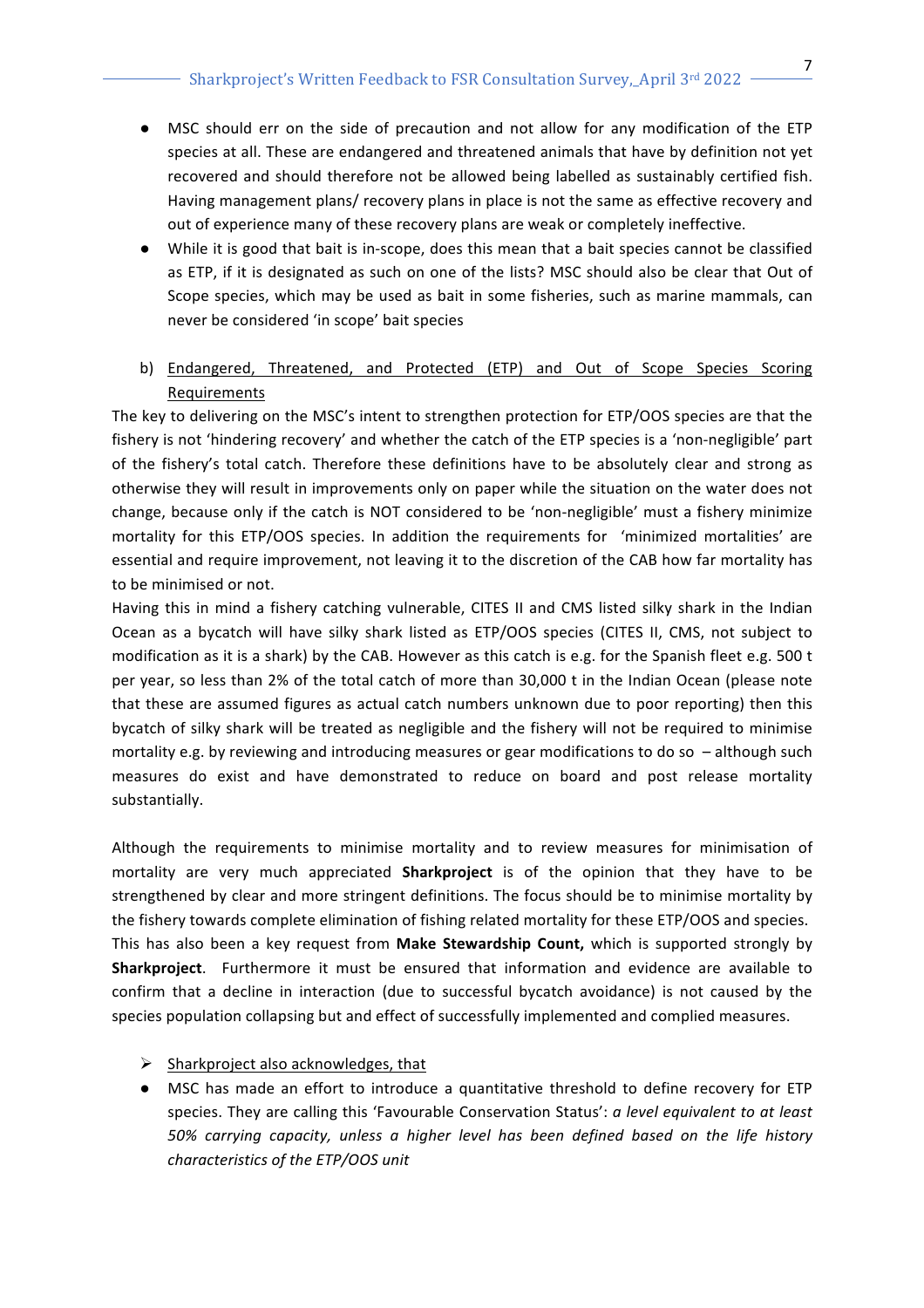- 'Direct effects' of a fishery now includes injuries, sub lethal effects from both observed and unobserved interactions with gear or ghost fishing
- > PI 2.2.1 ETP/OOS Species Outcomes

The quantitative threshold to define recovery is an improvement, but in practice will be very difficult to define for many ETP/OOS species and may mean that many ETP/OOS species ended up being scored under the MSC Risk Based Framework for data deficient species, which has a lot of holes still and is very complicated.

- First barrier for change on the water catch of a species by a fishery must get over the 'negligible' bar. In the proposed Standard, if the fishery's catch of an ETP/OOS species is considered 'negligible' then no further action is required to minimise mortalities or help with recovery of that species.
- The associated definition of 'negligible mortalities' in PI 2.2.1 needs to be stronger or too many species will be designated negligible:
	- $\circ$  *Negligible mortalities by a fishery are less than 5 individuals or, for fish and* invertebrate species, less than 2% of ETP unit (so, less than 2% of silky shark *population, for example)* AND
	- $\circ$  *'the lower bound of estimated population size for the ETP/OOS unit is at least 5000 individuals' AND*
	- o The fishery has not conditions on information adequacy under 2.2.3a
- For bird species this definition does not work and instead should be 0.1% of breeding population.
- For fish and invertebrates less than 2% can still be significant and have a significant impact on less species with low productivity such as amongst others sharks, rays the percentage threshold should be lower.
- Having a cut off definition of negligible can make some practical sense, but for ETP species this is not 'minimizing mortality' to eliminating and so does not achieve the MSC intent in  $2.2.2 c$
- Guidance doc page 62 needs to clarify whether weight (and not just individuals) can be used for ETP/OOS species amount of catch as it currently says weight can only be used for 'in scope' species catch estimates
- The definition of whether a fishery is 'hindering recovery' also needs to be much stronger. Even if the amount of catch of an ETP/OOS species is considered 'nonnegligible', if the fishery is not 'hindering recovery' there is no need to minimize mortalities or make any other changes to fishing practice in regard to ETP impacts. There are four ways a fishery can prove they are not hindering and they only need to be doing one. The two loopholes are that the fishery can show either:
	- That F is below FMSY OR
	- $\circ$  That 'the proportion of catch by the UoA [the fishery] relative to the total catch *does not hinder recovery'*
- Further details in the associated Guidance for 'hindering recovery' state:
	- $\circ$  'If the component status is low, for whatever reason, the operative issue for the *majority* of the SGs in P2 assessments is whether the UoA is hindering recovery as defined in SA3.5.9. In these cases, the team should base the assessment on the marginal contribution that the UoA makes to the status or recovery of the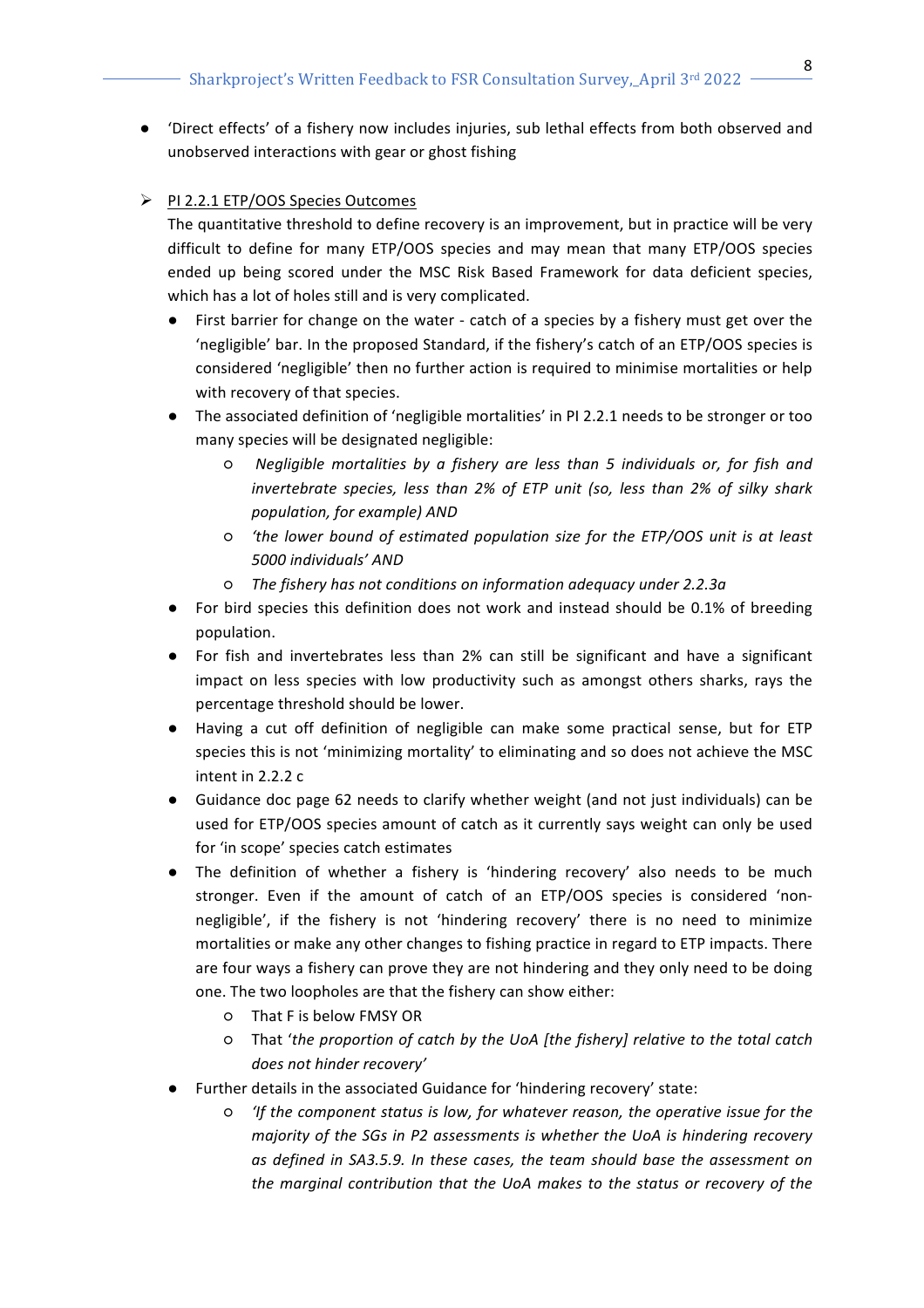*component under consideration. If the UoA is not the root cause of human impacts* on the component, actions of the UoA cannot redress the situation. In *any event the UoA is required not to hinder recovery or rebuilding.'*

- This 'proportionality' argument has been the excuse used by fisheries in all the MSC Standard Versions before - 'we are just a small proportion of the catch of this species, so we don't hinder recovery.' It leads to death by a thousand cuts and removes any requirements for fisheries to address their practices and do their part to reduce any impact possible of ETP species.
- MSC should focus on minimising mortalities towards elimination as their intent states, no matter whether that fishery is the main cause of depletion or not
- This loophole is combined with the shortcomings for assessing cumulative impacts of all MSC fisheries impacting that ETP species. Cumulative impacts is only scored at 80 (so it is not a failing scoring post and would not require conditions) AND all the MSC fisheries must totally account for catch of MORE than 30% of that ETP species catch across whatever the assessment range is. This is a very high threshold to meet and in the current version of the Standard it is the same and it is very, very rarely triggered, therefore, cumulative impacts rarely require any changes on the water. Even with this very high threshold of 30%, the Guidance goes on to state:

'Even if the total catch of a species is clearly hindering recovery (e.g., total fishing *mortality* is not below FMSY )s, the team may still determine a strategy is demonstrably effective between all MSC UoAs if the proportion of combined catch by the UoAs is effectively not hindering recovery.'

• This is not acceptable. The threshold at which cumulative impact should be considered should be lowered AND the MSC fisheries should focus on minimising mortalities towards elimination no matter whether their fisheries are not the main cause or only cause of depletion. This will incentivize them to focus on what is in their control - their own fishing impacts and drive those fisheries to push for a level playing field of regulation that ensures other non-MSC fisheries must also put in place mitigation measures. 

## $\triangleright$  PI - 2.2.2 ETP/OOS Management Strategy

In PI 2.2.2b Sharkproject considers the requirement to minimize mortality on non-negligible ETP species could be a very significant scoring requirement.

**However, it** is now only scored at SG80. This means a UoA does not need to show evidence of reducing mortalities of ETP/OOS species to get certified. This should have a 60 scoring level that at least requires fisheries to 'reduce' mortalities and that should be defined as specific percentages of bycatch reduction from the baseline. Then 80 should be 'minimize' and 100 could be 'eliminated'

- The definition of 'minimized' for the scoring of 'minimizing mortalities' of ETP in PI 2.2.2a is currently a major loophole. Draft definition is:
	- $\circ$  "Minimised" shall be interpreted in this context as reduced to the smallest possible *level without affecting crew safety, altering the target catch level by more than 10% or negatively impacting other species or habitats.*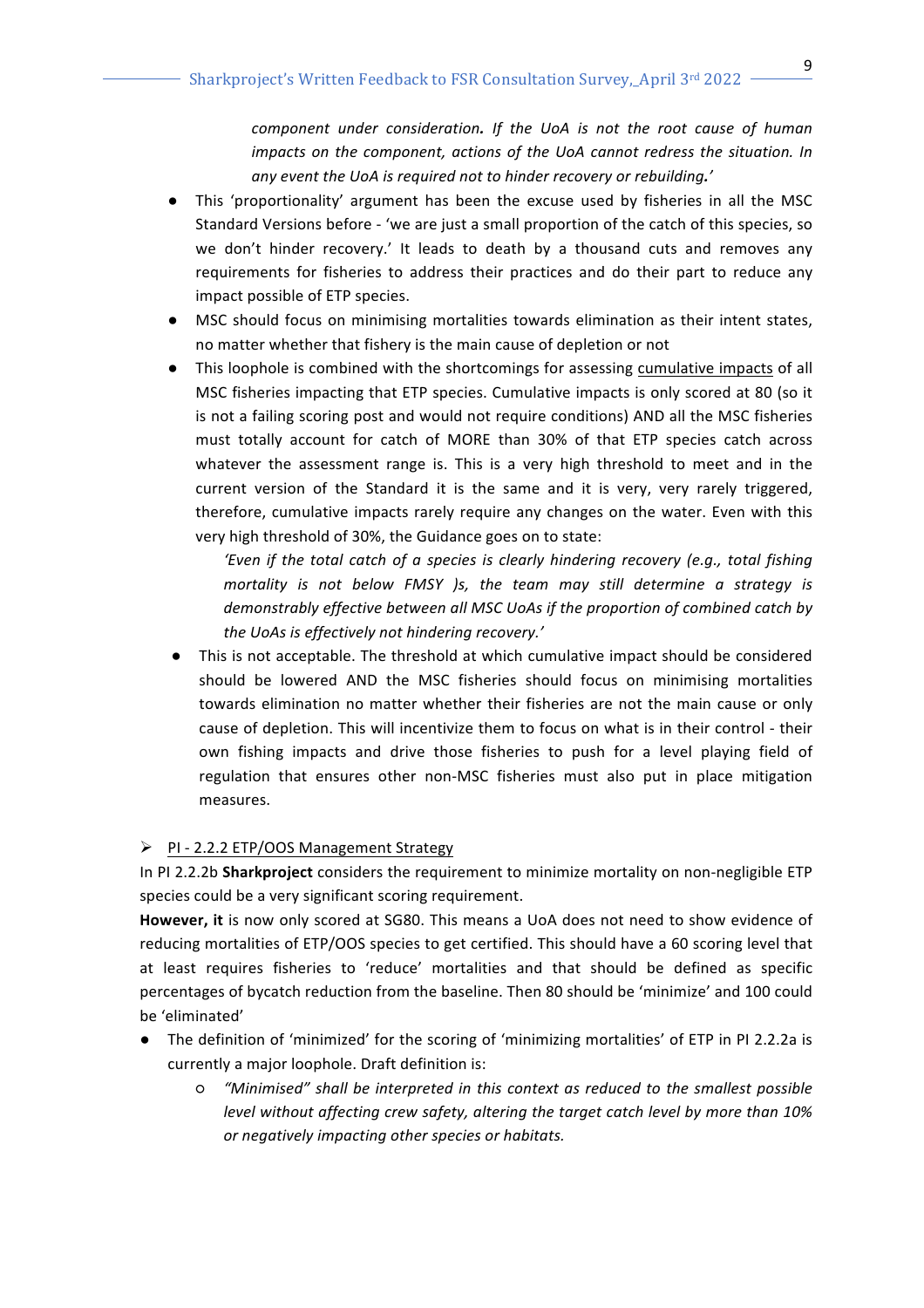- There must be much more required for a fishery to argue that they simply cannot change fishing gear or practice due to changes in their target catch. If there are ETP species that the fishery is impacting and that are not recovering, the fishery should do
- When fisheries are found to be 'hindering recovery' of an ETP/OOS species the conditions set for action should include milestones of recovery actions that are within reasonable management cycles (5 to 10 years) to show progress towards the 'favourable conservation status' being achieved in the shorter of 3 generations or 100 years. Otherwise, there is little incentive for more immediate action.
- Furthermore, 3 generations or 100 years is far too long for many low productive species like marine mammals and sharks but also all deep sea species and some others. This should better say within the shortest possible timeframe. Even a 70% probability of recovery within 100 years is highly risky. Sharkproject therefore suggests to have a maximum of 2 generations and 50 years (with some exceptions for species with extemely low reproductivity) and in such cases propose to use the SG100 likelihood definition for these species then already at SG60. Everything else would be in strong contrast to a precautionary approach and to the MSC's intent.
- $\triangleright$  Cumulative Impacts for P2 In scope species PI 2.1.2 a

**Sharkproject** notes with regard to cumulative impacts

- **.** This is only scored at 80, it should be clear that fisheries can still get a condition to address cumulative impact across MSC certified fisheries
- In order for any requirement to be triggered, all the MSC fisheries must totally account for catch of **MORE than 30%** of that species catch across whatever the assessment range is. This is a very high threshold to meet. In the current version of the Standard it is the same and it is very, very rarely triggered, therefore, cumulative impacts rarely require any changes on the water. Even with this very high threshold of 30%, the Guidance goes on to state:
	- 'Even if the total catch of a species is clearly hindering recovery (e.g., total fishing *mortality* is not below FMSY )s, the team may still determine a strategy is demonstrably effective between all MSC UoAs if the proportion of combined catch by the UoAs is effectively not hindering recovery.'
- **•** This is not acceptable. The threshold for cumulative impact to be considered should be lowered AND the MSC fisheries should focus on minimising mortalities towards elimination no matter whether their fisheries are not the main cause or only cause of depletion. This will incentive them to focus on what is in their control - their own fishing impacts and drive those fisheries to push for a level playing field of regulation that ensures other non-MSC fisheries must also put in place mitigation measures.
- The wording of PI 2.1.2.a SG 80 is overly complex and difficult to understand it's relation to 2.1.1a - species outcome

# $\triangleright$  Minimize mortality definition for discards of P2 In-scope species PI 2.1.2 e

**Sharkproject** acknowledges the good intent that discards for catch, even populations of species that are not endangered, are required to be minimized. This can lessen wasteful practices and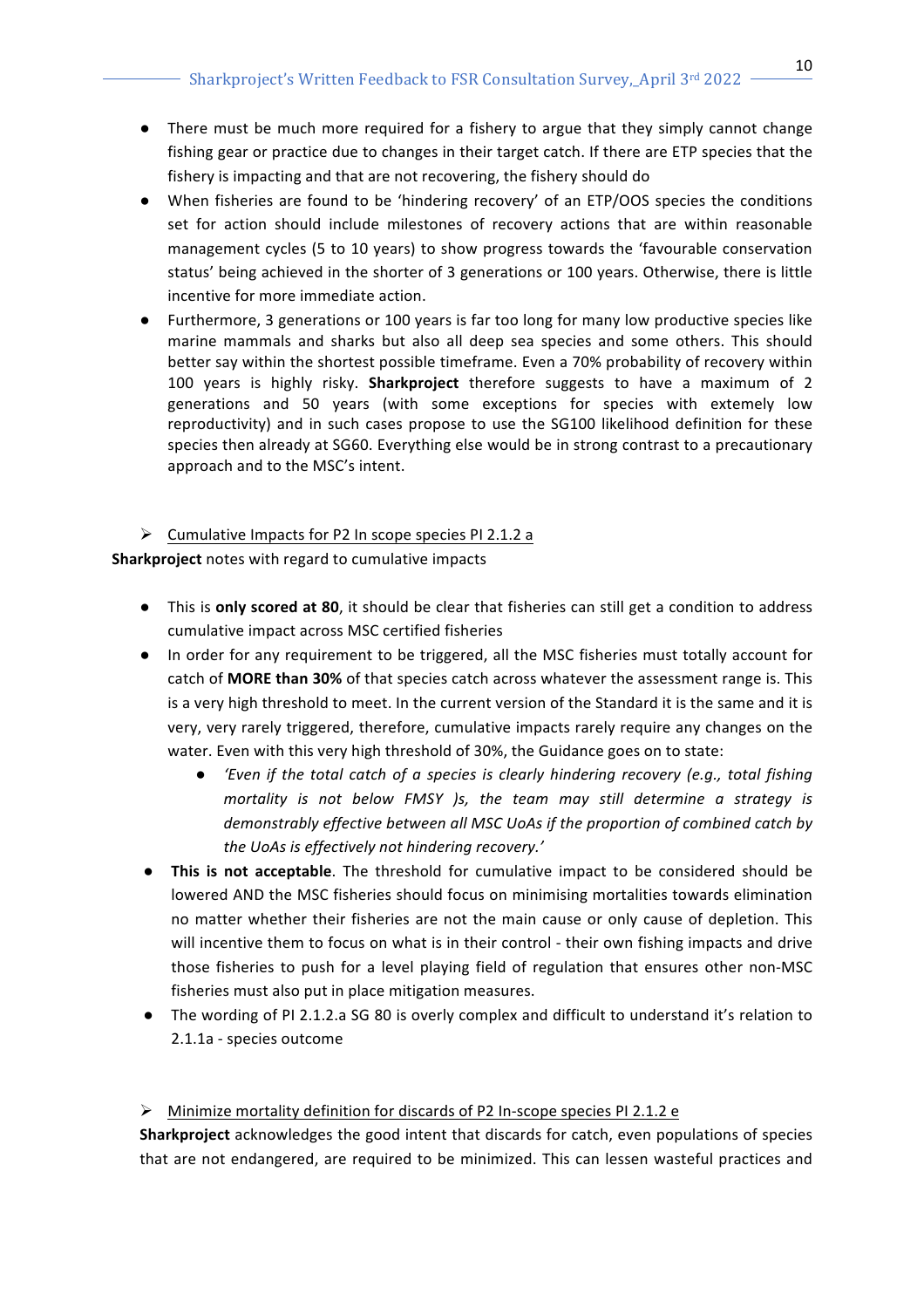has been a key request from Make Stewardship Count and the position paper of **Sharkproject** on a transformation of fishery to and ecosystem-based approach for all impacts of a fishery.

- Removing the possibility to modify the designation of a species as ETP\OOS species and the risk of those species being considered as 'in scope' P2 under this PI (see above), thereby is even more important
- Implementation of alternative measures (gear, practice, spatial changes, etc.) to minimize discards and mortalities of unwanted catch is only required at 80. So, no fishery could the fail on this particular SG. That is not precautionary or responsible management, especially since the requirement is only to review possible mitigation measures to reduce discards ever 5 years. This should be at SG 60 - reducing discards, especially dead, is good management practice.
- Implementation of some measures should be required at SG 60 with more measures and evidence of effectiveness at SG80 and elimination of unwanted catch by 100.
- The definition of 'minimized mortality' for unwanted catch is very weak. Similar to our major concerns with 'minimize mortality' definition for ETP/OOS, but in the case of P2 'in scope' species there are more ways given in the Standard and Guidance draft for fishery to avoid change on the water. In particular, there are multiple economic and expense based arguments that will allow fisheries to avoid any fishing gear or practice changes as 'not plausible'. There are 2 pages of guidance discussing what constitutes 'cost prohibitive' including change in catch revenue, cost of gear, operational efficiency, access or restriction on fishing opportunity. There is a lot left up to the interpretation of fisheries and CABs and the list includes the most common objections to changes brought forward by industry.
- This Guidance will be used heavily by fishery clients and CABs to avoid any changes that would modify gear, shift gear types, shift practices in any significant way. If MSC allows these 'opt out' options to remain in the draft, they miss a very strong opportunity to incentivize actual substantive shifts in fishing gear and practice and to achieve their stated intent 'to reduce impact of fisheries on unwanted catch'. The Standard will continue to certify the status quo for many fisheries.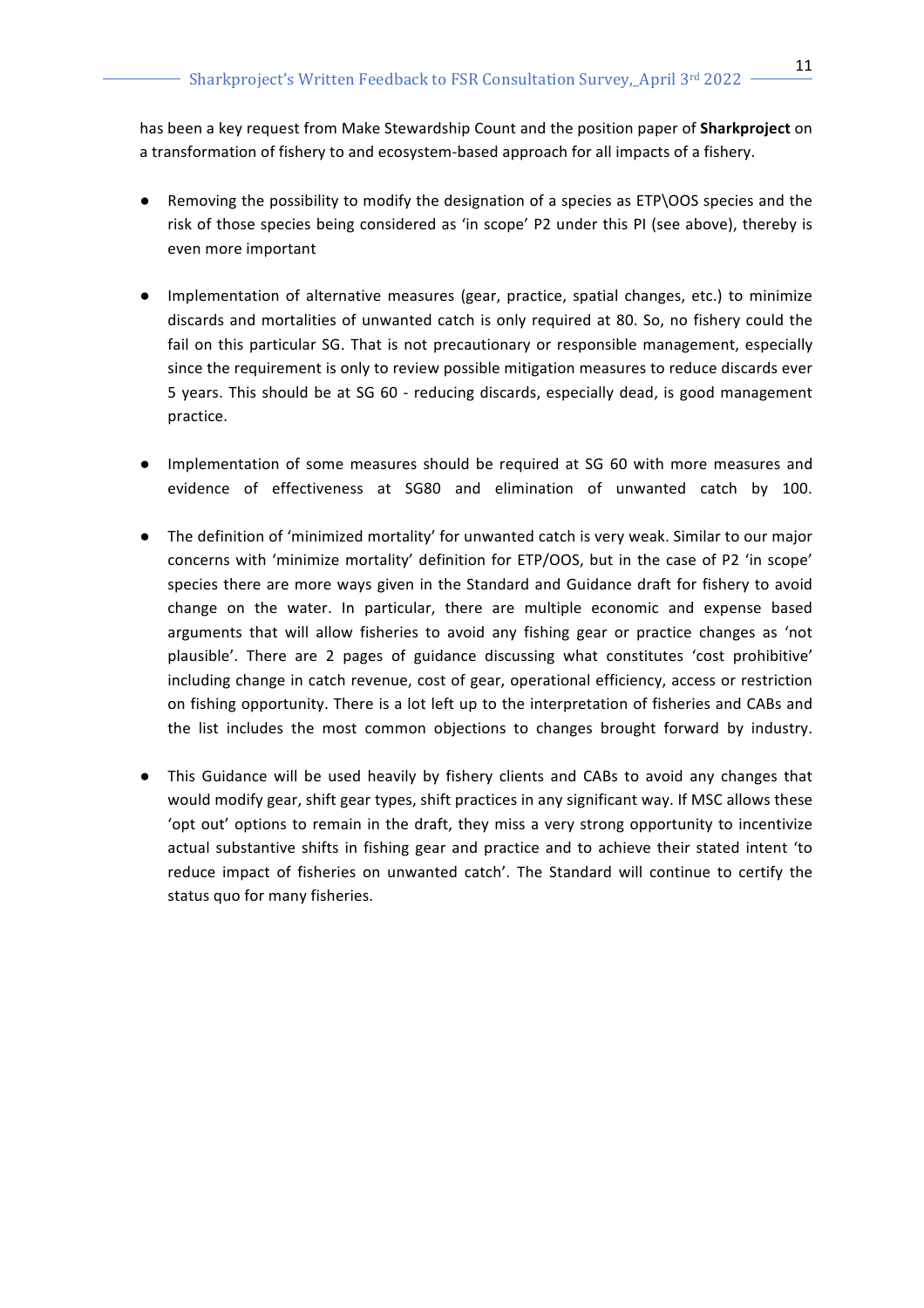# **3.** Identifying further solutions to ensure MSC certified fisheries are not involved in **shark finning**

## a) MSC Definition of Shark and where it is used in the Standard

The MSC has introduced a 'bespoke' definition of shark:

SA2.4.3.1 "The team shall interpret the term "shark" to refer to any species within the Selachimorpha and Rhinopristiphormes.

If the UoA is part of a management agency whose definition of "shark" includes additional species, the management agency's definition shall apply. "

While we accept this bespoke definition of sharks may be suitable for defining sharks when scoring the risk of finning. However, the proposed MSC bespoke definition of sharks is completely inappropriate and far too narrow for use in any other part of the Standard (i.e. ETP designation or scoring, or assignment as a main species or when fins are traded)

While we note that the relevant EU regulation defines sharks as all elasmobranchs and indeed when assessing their vulnerability to overfishing sharks should be considered in context with all condrichthyes including all rays, skates and chimaeras.

In general the ETP scoring and guidance should be precautionary and strong enough for all inherently vulnerable fishes, including sharks.

- When referring to 'sharks' aside from the scoring indicators and the requirement for an FNA the definition should cover all elasmobranchs, if not all chondrichthyes
- The proposed text to require all sharks to be designated as 'main' species when they are P2 in-scope (if the fishery trades in fins) is an important precautionary approach. However, the proposed text is currently only in the non-binding Guidance and should therefore be included in the SA section of the Standard document.
- **b)** Position Statement: MSC's proposed revised Fisheries Standard and the newly proposed Toolbox will fail to deliver on the MSC's intent of 'zero tolerance' for finning unless they are strengthened and the excessive discretion for CABs removed

## Background

MSC banned finning in 2011 and repeatedly states that it takes a 'zero tolerance' approach towards the practice. However, many stakeholders view MSC's existing requirements, which allow for unattached fins to be present on certified vessels, as representing a significant loophole. To address that loophole, stakeholders have called for a Fins Naturally Attached (FNA) policy as a prerequisite for certification. An FNA policy requires that retained sharks are landed with their fins still attached to the carcass and thereby prohibits fisheries from removing fins on board of vessels. An FNA policy is globally acknowledged as the best practice to prevent finning. Additionally, stakeholders have called for a risk-based level of independent monitoring of compliance with such an FNA policy, whereby fisheries with a higher risk of non-compliance would require a higher degree of independent verification of compliance.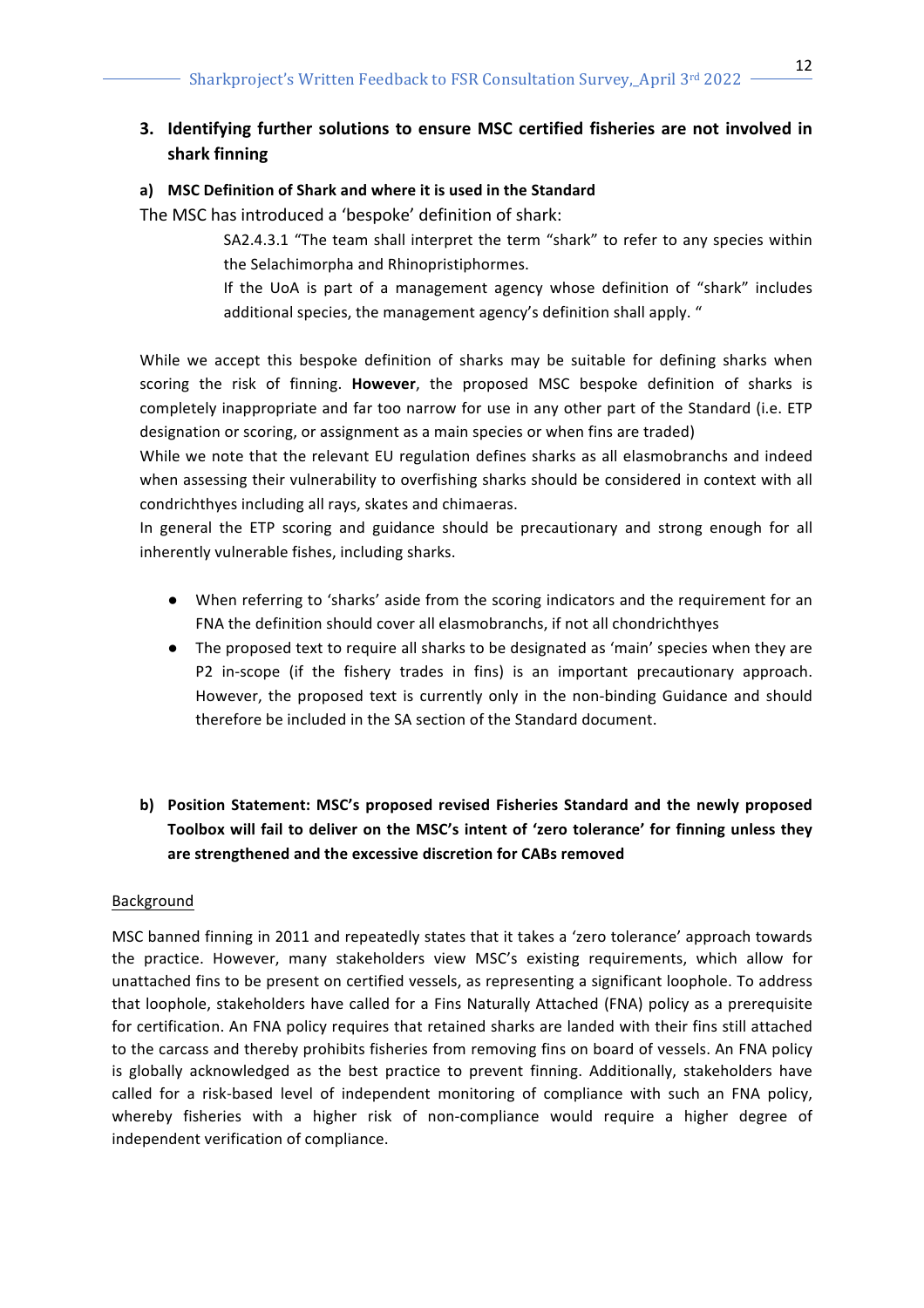## How does MSC's proposed Standard revision intend to prevent shark finning in certified fisheries?

Shark finning is assessed as a Scoring Issue (SI) under three different Performance Indicators (PIs): 1.2.1 (e); 2.1.2 (d); 2.2.2 (d), depending on whether sharks are the target species, an in-scope species or an endangered, threatened or protected (ETP) / out-of-scope (OOS) species. Under the new proposal, each of these SIs now has just one scoring guidepost (SG) namely SG60, which has to be met in order for the fishery to get certified. This reads: "It is **highly likely** that shark finning is not taking place".

The 'SA paragraphs' within the proposed Standard establish that the CAB assessing a fishery shall determine "that an FNA policy is in place for all retained sharks". The CAB shall additionally "apply the Evidence Requirements Framework in the proposed MSC Fisheries Standard Toolbox to establish that the information used to determine that a FNA or a non-retention policy is in place has a **high** degree of accuracy."

However, there is still a need for improvement and clarification in order to deliver on the intent of the FNA policy as a prerequisite for certification and on 'zero tolerance' for finning.

## A: Improvements to the proposed revised Fisheries Standard

**(i) More stringent requirements for scoring at SG60, or at an added SG80 level which fisheries**  would need to achieve over the course of the first certification period. Under the new proposal, each of the three finning SIs now has just one scoring guidepost (SG), namely SG60, which has to be met in order for the fishery to get certified. This reads: "It is **highly likely** that shark finning is not taking place". This is the wording of SG80 for the finning SIs in the existing Standard.

So, in effect, the wording otherwise applied at SG80 is being moved to SG60. Yet the wording of SG80 in the existing Standard is not the most stringent wording. This is found in SG100 of the existing Standard, and it reads as follows: "There is a high degree of certainty that shark finning is not taking place."

For a policy area where MSC's declared approach is one of 'zero tolerance', and for a revision of the Standard where MSC has decided to do away with all but a single scoring guidepost at SG60, it seems incoherent that MSC is not then proposing a requirement for 'a high degree of certainty' at SG60. The use of 'a high degree of certainty' would send a very clear message that MSC is serious about implementing its 'zero tolerance' approach.

If not already at SG60 then at least this more stringent requirement should apply to an additional SG80 level, which the fishery has to meet over the course of the certification. Thereby, conditions could be defined at SG60 requiring a higher degree of certainty at SG80 (as required at SG100 for other SIs) and this also presents an incentive for further improvement in line with MSC's Theory of Change. In particular, where there is no legislation regulating the management and catch of sharks or ratified RFMO conservation measures requiring compliance with FNA but where FNA is instead implemented as a UoA / company level code of conduct as described in GSA2.4.3–GSA2.4.4 of the guidance to the Standard, it will be important to have such an incentive for a higher degree of certainty over time.

**(ii)** More stringent wording for the degree of accuracy required. The wording of SG60 is accompanied by further requirements set out in 'SA paragraphs' within the proposed Standard. These require that the CAB assessing a fishery must determine that an FNA policy is in place for all retained sharks and that the CAB shall apply the evidence requirements set out in the proposed Toolbox, to establish that the information used to determine that an FNA policy is in place has a '**high degree of accuracy'**.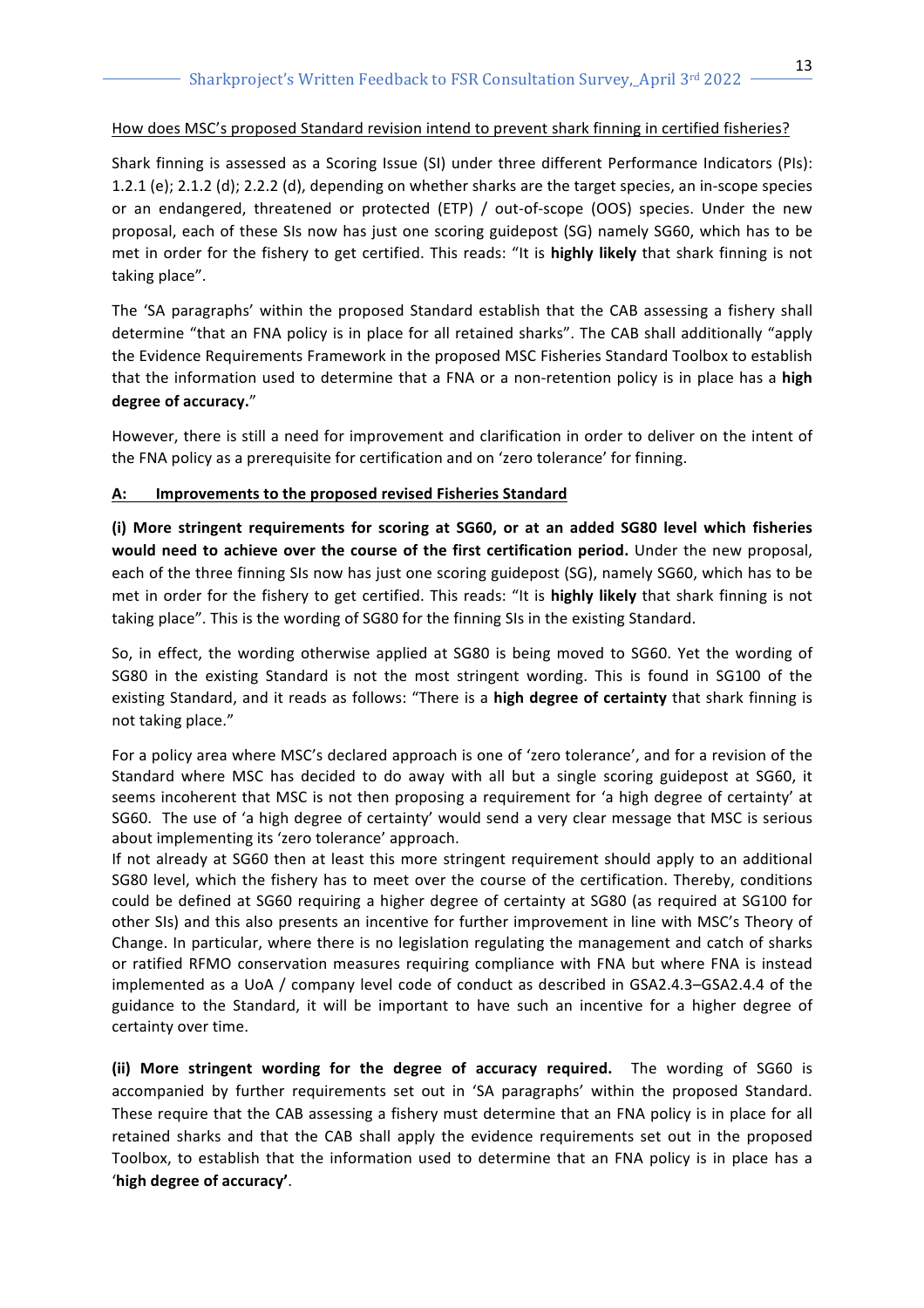A 'high degree of accuracy' is required at SG80 for other SIs but applied already at SG60 in the proposed revised Standard for scoring the likelihood of finning occurring in a fishery. While this demonstrates the intent to increase stringency, this degree of accuracy sits between 'broadly understand' and 'very high degree of accuracy', in assessing the trueness of information used for scoring and is defined in the proposed Toolbox as follows:

*'high degree of accuracy'*: *the nature and extent of potential bias in the information is understood and it is not considered to have a consequential effect on its trueness.* 

**'very high degree of accuracy'**: there is limited potential for bias in the information, and where potential bias does exists, it is not considered to have a consequential effect on *information trueness.*

The difference between these two definitions is that in the first, the potential for bias needs to be 'understood' but is generally accepted to exist, whereas in the second, the potential for bias needs indeed to be 'limited' meaning that there is little room left for it. At a 'very high degree of accuracy' also higher thresholds for independent monitoring of fishing activities apply as a 'very high level of precision' or less variability between all repeated measurements then has to be demonstrated.

As with point (i) above, for a policy area where MSC has a 'zero tolerance' approach, it seems incoherent that MSC is not proposing a requirement for the highest level of accuracy, i.e. a 'very high degree of accuracy' to evaluate the trueness and to limit the existence of bias in the information when assessing whether an FNA policy is in place.

Again at the very least at an SG80 scoring guidepost this should be required to be demonstrated.

## **(iii) A clearer definition of FNA is needed inside the binding SA paragraphs of the proposed Standard**

a) Definition of 'FNA' should be in the SA paragraphs, not in the guidance. The guidance accompanying the proposed Standard defines FNA as:

*"Where reference is made to the requirement for FNA, in order to facilitate freezing and storage, the fishery could partially cut the fins, including for the purposes of draining blood to avoid* ammonisation, and fold them around the carcasses. However, fins should be attached to a substantial part of the shark, not just some vertebrae, allowing the shark to be easily identified to the species level. If fins are removed and then artificially attached to the carcass via ropes or wire, or placed into a bag that contains that carcass and fins, this would not constitute FNA."

This definition is central to the success of the new requirement that an FNA policy is to be in place. Therefore this definition should not be provided in the guidance document but in the SA paragraphs instead.

b) Definition of 'FNA' should be improved and include transhipment. As noted above, FNA is not defined in the Standard but in the guidance document instead. The proposed definition, that

*'An FNA policy requires that retained sharks are landed with their fins still attached to the carcass'* 

lacks clarity in two aspects and should therefore be revised according to the definition used in existing legislation of the EU's Council Regulation No 1185/2003 on the removal of fins of sharks on board vessels and amended by Council Regulation No 605/2013, which prohibits 'the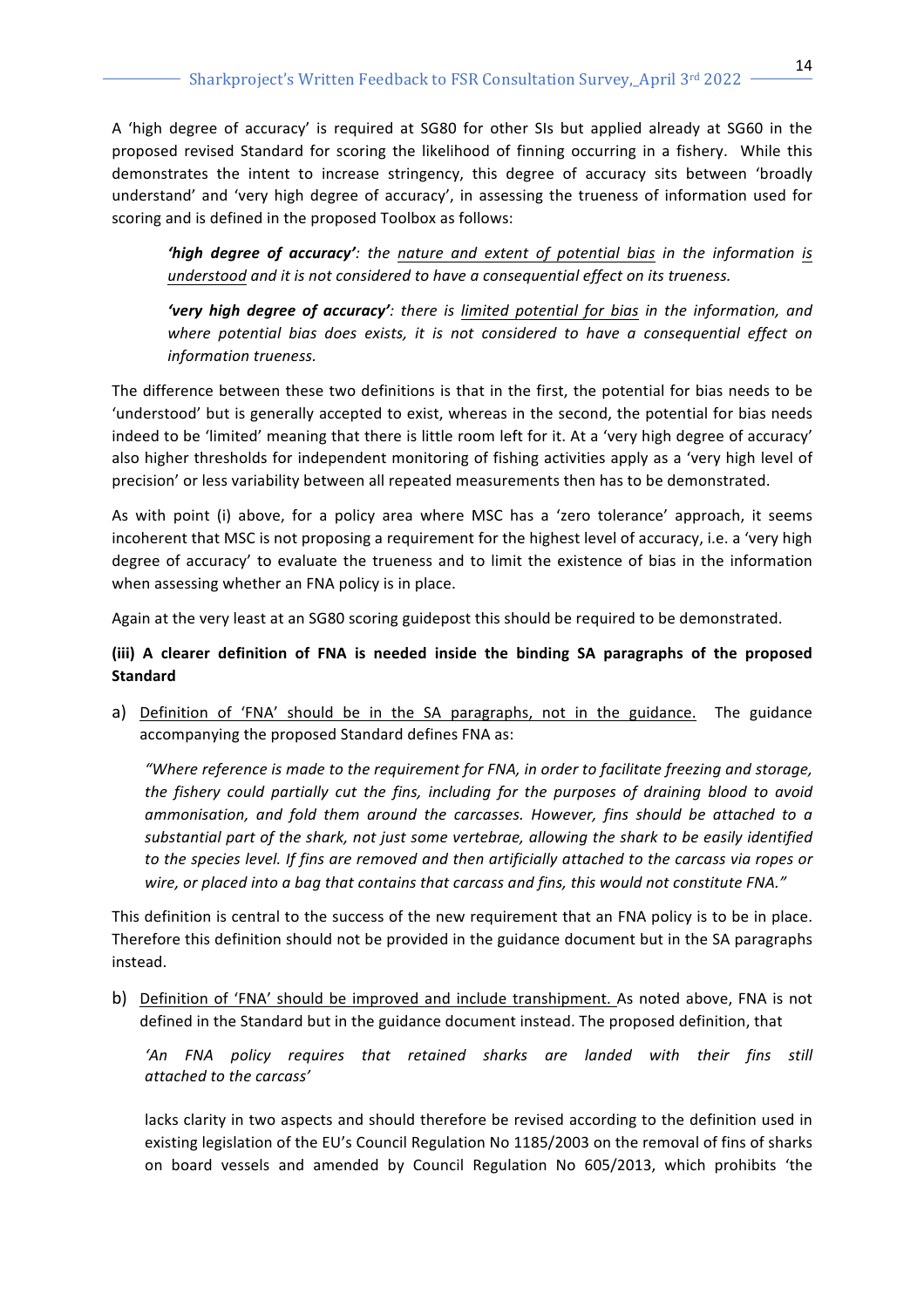removal of shark fins, retention on board, transhipment and landing of sharks or shark fins', providing a comprehensive definition of a FNA policy.

To address this, the definition for FNA should be revised in the (binding) SA paragraphs rather than in the (non-binding) guidance, reading as follows

# 'An FNA policy requires that all retained sharks are landed with their fins still attached to the carcass, by prohibiting the removal of shark fins on board vessels, and the retention on board, **transhipment or landing of shark fins.'**

c) Definition of the term 'in place'. The wording of SG60 is accompanied by further requirements set out in 'SA paragraphs' within the proposed Standard. These require that the CAB assessing a fishery must determine that an FNA policy is in place for all retained sharks. But the term 'in place' is not defined. Does 'in place' mean, simply, that the policy exists or that the policy is fully and consistently complied with by all vessels within the fishery?

Certainly the latter should be the case. This is especially important to verify in cases where no binding legislation or ratified RFMO measure exists to require an FNA policy and where fisheries therefore have an internal FNA policy or code of conduct in place instead, a situation that clearly leads to a higher risk of non-compliance. A definition should therefore be provided in the (binding) SA paragraphs rather than in the (non-binding) guidance.

# **B:** The Implications of the proposed Toolbox for shark finning

First, it is a very positive starting point that the wording of SG60, when read in conjunction with **the SA paragraphs, now requires all certified fisheries – without exemptions – to have an FNA policy** in place, unless they instead have a policy of non-retention of sharks. Additionally, for either non-retention or FNA, the proposed revised Standard requires determination of whether the chosen policy is truly in place.

However, the evidence requirements needed to demonstrate implementation of an FNA (or a nonretention) policy are set out in the proposed Toolbox meaning that, in practice, the extent to which this Standard will succeed in preventing shark finning will ultimately come down to the **requirements set out in the Toolbox and the application of that Toolbox by CABs.** 

Given MSC's repeated commitments to 'zero tolerance' on finning, it would be reasonable to expect that the issue would receive special attention and that stringent measures would be set out. However, the evidence requirements set out in the proposed Toolbox for shark finning are far from achieving this as they provide too much discretion for CABs.

## How will the proposed Toolbox be applied and why does this create excessive discretion for CABs?

a) Table B6 in the proposed Toolbox (see extract below) sets out three categories of information **CABs should consider, as a minimum, in determining whether an FNA policy is in place.** These categories are entirely qualitative and very broad, meaning the CAB has a large amount of discretion to decide what actually constitutes the types of information referenced in this table and how far to go in looking for that information.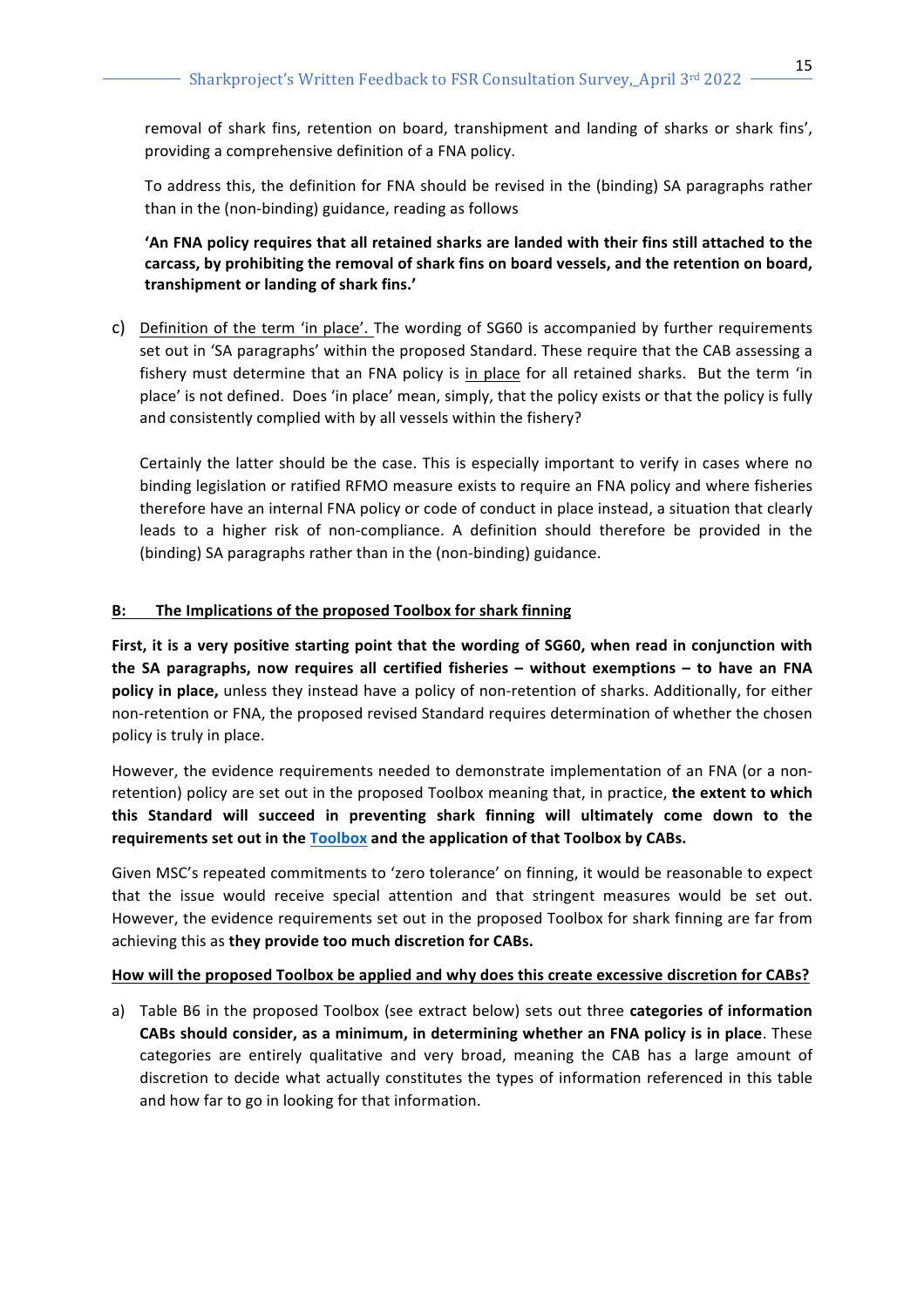Table B6 Information to be considered in the evaluation of trueness.

| <b>PI/SI</b>                                          | <b>Relevant information</b>                                                                    | <b>Information categories</b>                                                                                                                                                                                          |
|-------------------------------------------------------|------------------------------------------------------------------------------------------------|------------------------------------------------------------------------------------------------------------------------------------------------------------------------------------------------------------------------|
| PI 1.2.1 SI (e)<br>PI 2.1.2 SI (d)<br>PI 2.2.2 SI (d) | Information to determine<br>the implementation of a<br>fins naturally attached<br>(FNA) policy | Records of interactions with sharks, including<br>٠<br>with the gear and when onboard<br>Information on relevant monitoring and<br>٠<br>enforcement activities<br>Records of infringements related to shark<br>finning |

- b) A table in the guidance section of the proposed Toolbox (on p.105) then provides some further detail on potential sources of information for some of the categories above, suggesting for example that information on monitoring and enforcement might come from on-board observers, electronic monitoring, and / or interviews (amongst other sources). However, the guidance states that 'certain pieces of information may have greater significance in the context *of the assessment, so teams should use their judgement in this respect', essentially giving CABs* unlimited discretion as to how much weight to attach to any given piece of information.
- c) Furthermore, Table B7 (see p.101; one example provided below for illustration) sets out four criteria and some accompanying 'considerations' to help CABs structure their evaluation. Once again, these are entirely qualitative and very broad. So there is substantial discretion allowed **to the CAB in interpreting the wording** – for example, what exactly is meant by 'independently collected and/ or verified' in the example below? The other criteria set out in Table B7 – 'relevance', 'completeness' and 'consistency' - are no more precise in their definition.

| <b>Criteria</b>                                             | <b>Considerations</b>                                                                                 |  |
|-------------------------------------------------------------|-------------------------------------------------------------------------------------------------------|--|
| Objectivity<br>The extent to which information is free from | To what extent has the information been<br>independently collected and/or verified?                   |  |
| conflict of interest                                        | To what extent is the veracity of the information<br>likely to be affected by a conflict of interest? |  |

Table B7 Criteria used to structure the evaluation of information trueness.

The Toolbox defines three levels of accuracy for determining which scoring guidepost is met (see B1.4.2 on p.102): 'broadly understand', 'establish with a high degree of accuracy', and 'establish with a very high degree of accuracy'. Whichever one of these three standards is eventually chosen by MSC for finning, the definitions of all three are qualitative and all provide discretion for CABs. Furthermore, the Toolbox (see B1.4.3) states that assessors 'should' (rather than 'shall') be precautionary in their assessment; the word 'should' indicates mere encouragement rather than a requirement.

#### C: Solutions for Improvements of the Toolbox

'Accuracy' is defined in the proposed Toolbox in terms of 'trueness' in B1.2 (Toolbox)

• as 'the converse of bias, which is a systematic deviation from the truth. The greater the effect *of a bias, the lower the trueness of the observation. The concept of trueness is appropriate* whether the observation is made up of quantitative or qualitative information.'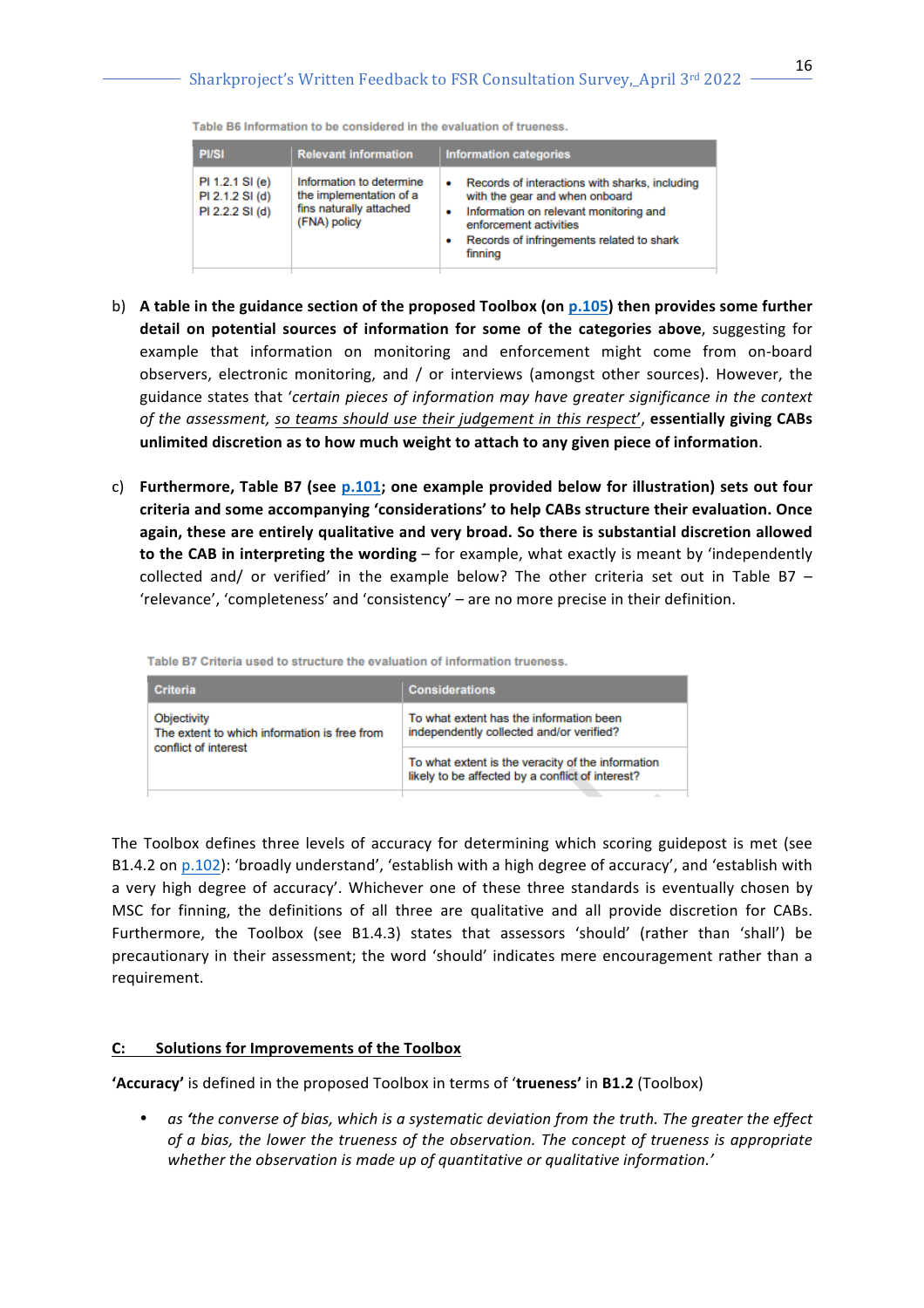#### and in terms of 'precision' in **B1.3** (Toolbox)

as 'the variability between repeated measurements and corresponds to random error in statistical estimates. Greater variation between measurements indicates lower precision. This definition is suited to the evaluation of quantitative information, such as catch *estimates.'*

In the case of the three finning SIs, there is no obligation under MSC's current proposals to look at any aspect of precision. Instead, there is only an obligation to consider trueness. The way the CABs are required to consider trueness involves merely qualitative assessments entailing excessive amounts of discretion for the CABs.

To strengthen MSC's proposals on finning, precision must be considered in addition to trueness by introducing quantitative requirements for monitoring that are informed by risk assessment.

#### Risk assessment

When it comes to finning, different fisheries and circumstances within a fishery present different levels of risk. For example, a fishery using longlines to target sharks and tuna presents a far higher risk of finning than a fishery using pots to target lobsters.

An assessment is needed to differentiate between a 'high', 'medium' or 'low' risk of finning happening in any given applicant fishery. A pre-defined list of factors relevant to the risk of finning should be provided, including, amongst other factors, target species, gear type and fishing practice, transhipment, and whether there are already legal requirements for an FNA policy existing in the fishing region. These factors could also be laid out in an easy-to-use decision tree, thereby providing the CABs with clear guidance for assignment of fisheries to the different risk categories. The assigned risk categories would in turn define the minimum level of independent monitoring that needs to be in place to provide a high level or very high level of confidence that an FNA policy is complied with on the water.

## Quantitative requirements for independent monitoring

A fishery with a high risk of finning should be subject to a higher level of monitoring than a fishery with a medium or low risk of finning. In the proposed Toolbox, minimum levels of independent observation are already defined (in **B1.3**, on precision), but currently these relate only to the tasks of estimating catches of in scope or ETP/OOS species or estimating the extent of impact on habitats.

However, finning too needs minimum levels of monitoring to be established. After all, the scoring guidepost (SG60) for the finning SIs in the proposed Standard requires a high likelihood that finning is not taking place which Table SA8 defines for finning SIs to be 80% or more. Without an adequate level of independent observation, how can there be confidence that this level of likelihood and probability is being met?

The risk-based assignment of quantitative requirements for monitoring needed to score the fishery for the finning SIs should be carried out by means of the following steps.

a) In Table **B5** in the proposed Toolbox, the finning SIs should be moved from Category 1 to Category 2. This means that the CAB should undertake both the process in **B1.2** (regarding trueness) and the process in **B1.3** (regarding precision).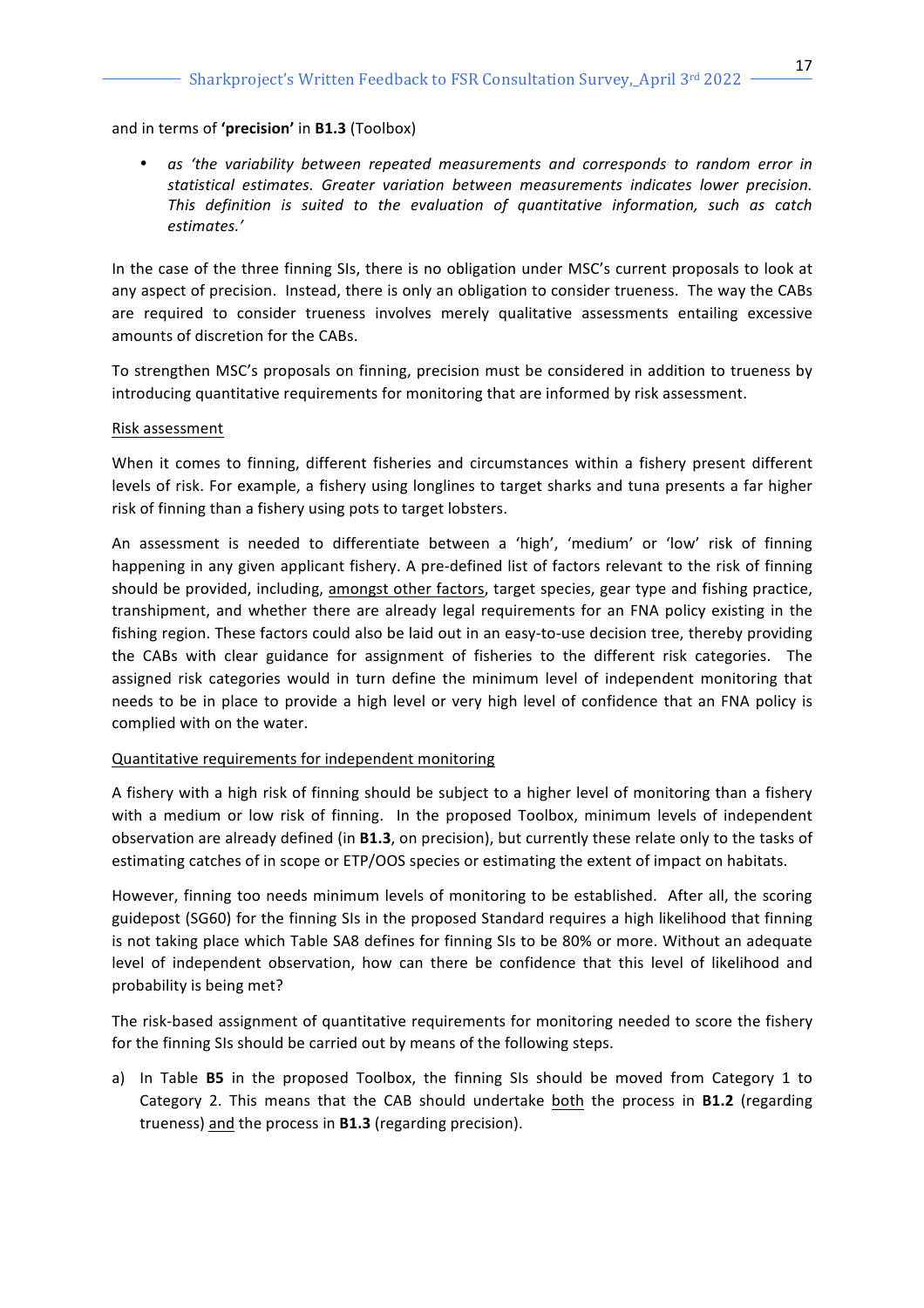b) **B1.3** should be adapted so that as well as covering catch estimates and estimates of habitat impact it also covers assessment of compliance with an FNA policy (respectively a non-retention policy). This should be done by adding the finning SIs to Table **B8** and creating thresholds applicable to them. The wording of the thresholds will depend on what level of accuracy is established for the finning SIs by the SA paragraphs.

Currently the requisite level is just 'a high degree of accuracy'. But if MSC is serious about its 'zero tolerance' approach, this should not be the maximum level of accuracy for the finning SIs. '*A* high degree of accuracy' could remain as the requirement at SG60, but then, SG80 should be introduced for the finning SI requiring '*a* very high degree of accuracy'. On that basis, thresholds specific to the finning SIs should be inserted into Table **B8** as follows:

**Threshold B (applicable to SG60 for the finnings SIs):** The monitoring programme in place is expected to provide an assessment, with a high level of precision, of whether there is compliance with the FNA policy (or non-retention policy).

**Threshold C (applicable to SG80 for the finning SIs):** The monitoring programme in place is expected to provide an assessment, with a very high level of precision, of whether there is compliance with the FNA policy (or non-retention policy).

This amendment to the proposed Toolbox is intended to avoid any need to redesign **B1.3** and, instead, to simply fit as a new row within the existing Table **B8** in **B1.3**.

In addition, the title of Table **B8** would need to be changed to 'Thresholds for precision'.

c) Minimum levels of 'coverage rates' (see further below) of 'independent observation' would need to be established for each of the three different risk levels: at threshold B at SG60 and for threshold C at SG80.

|                    | <b>High risk</b> | <b>Medium risk</b> | Low risk |
|--------------------|------------------|--------------------|----------|
| Threshold B        | 65%              | 30%                | 20%      |
| <b>Threshold C</b> | 100%             | 65%                | 30%      |

These minimum levels of 'coverage rates' would need to be added into Table B9 in B1.3.

d) Clarity is needed about what exactly the minimum percentage levels in Table **B9** mean. Table **B9** currently has the following heading: 'Minimum required coverage rates of fishing days per year with independent observation'. So the percentages are minimums; that is clear enough. But what is meant by 'independent observation', 'fishing days per year' and 'coverage rates'?

# Clarifying '*independent observation*'

There is no definition in the proposed Toolbox of the term 'independent observation'. (The term is not used in the proposed Standard or in the guidance accompanying it.) The only indication as to its meaning is found in the guidance section of the proposed Toolbox, which reads as follows:

*'Independent observation is specified as the resulting catch data are typically associated with a* higher level of objectivity. This includes, but is not limited to, the use of fishery observers, *cameras or sensors.'*

The term '*independent observation'* is very significant: it is the whole basis for bringing meaning to the minimum levels of 'coverage rates' set out in Table B9 in B1.3.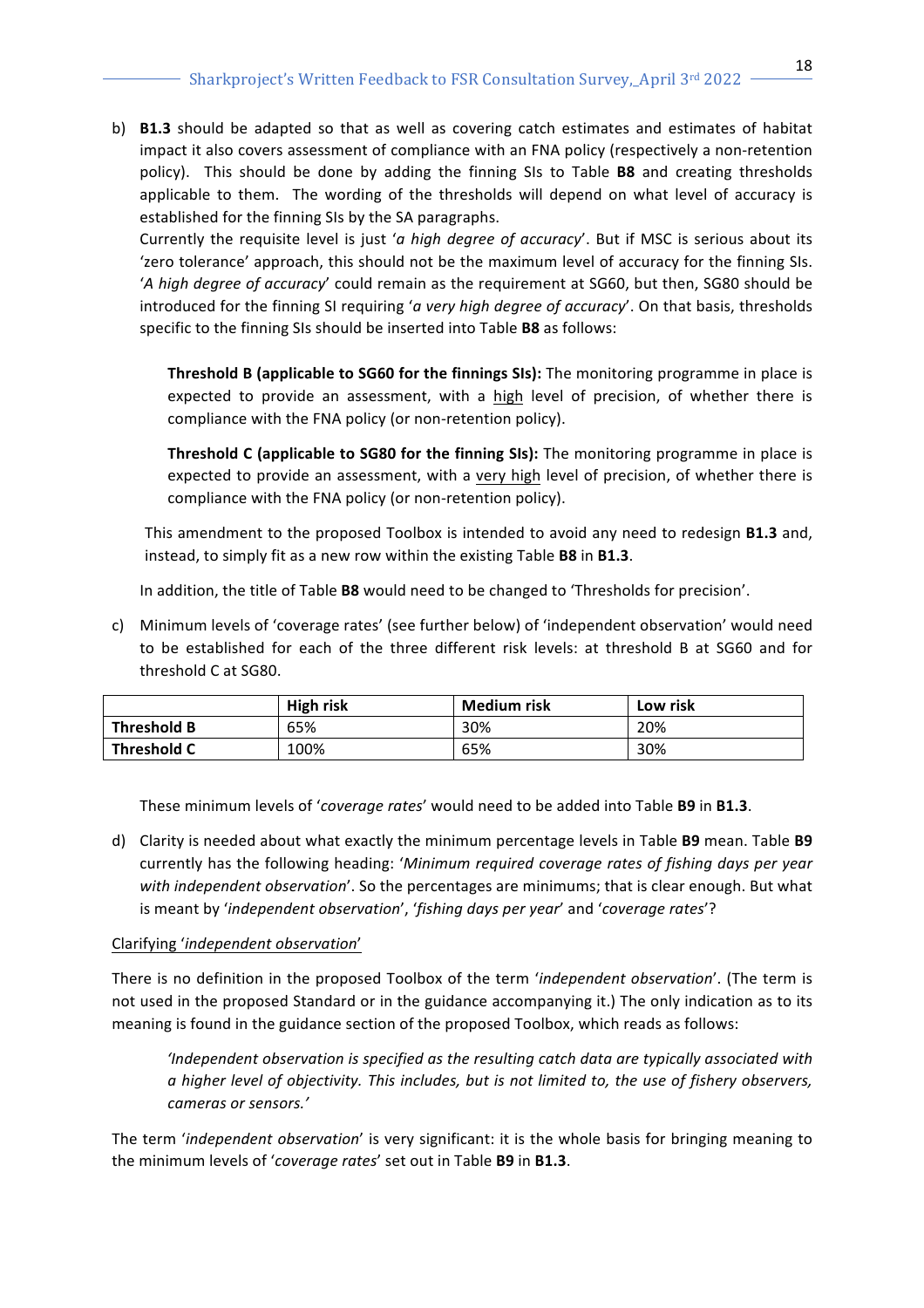When amending the Toolbox as described above 'independent observation' is the means that will collect quantitative data for demonstrating compliance with an FNA policy at a 'high level of precision', respectively at a 'very high level of precision' for the information used by the CAB to evaluate the level of accuracy.

(In addition to the quantitative evaluation of compliance with an FNA policy also a qualitative evaluation of the information whether an FNA policy is in place has to be evaluated for each level of accuracy. However, this in the specific context of trueness – as opposed to precision – as covered by **B1.2** in the proposed Toolbox.)

However, on the basis of the extract above, all that is known about 'independent observation' is that it is linked to objectivity and that three examples are '*fishery observers, cameras or sensors'*.

Therefore the CABs are left with discretion to decide on a case-by-case basis: (a) what means other than '*fishery observers, cameras or sensors'* are acceptable means of '*independent observation'*; (b) what quality control (e.g. training for observers or anti-tamper measures for sensors), if any, should apply to any given means; and (c) what makes any given means 'independent'.

Leaving discretion of this magnitude to the CABs is unacceptable. Monitoring is of critical importance, whether it is for catch estimates or quantifying habitat impacts or assessing compliance with an FNA policy, and it cannot be left to the CABs to decide matters such as '(a)', '(b)' and '(c)' above without any kind of constraint or guidance.

The situation is made worse by a provision in the guidance section of the proposed Toolbox headed 'Alternative methods of monitoring', which reads as follows:

'Where independent observation is absent, or does not achieve all of the specified coverage *level, the team should consider if multiple sources of information can be combined in a methodology* that it considered to be equivalent in terms of sampling rate and objectivity to the levels of independent observation in Table B9. In doing this, the team should consider the level of sampling achieved and the potential for bias in the resulting estimates.'

So whereas Table **B9** in **B1.3** refers to independent observation, and establishes this as a requirement, the guidance, in allowing '*Alternative methods of monitoring'*, completely undermines this requirement. In other words, according to the guidance, there can be an absence of independent observation, whereupon the CAB can *'consider if multiple sources of information can be combined in a methodology that it considered to be equivalent'* to what Table B9 requires. This is a case of guidance eroding requirements and should therefore be deleted: if the requirements of Table **B9** cannot be met, the fishery should fail certification.

#### Clarifying '*fishing days per year*'

Table **B9** is entitled '*Minimum required coverage rates of fishing days per year with independent observation'*. It is important to know whether the term 'fishing days per year' in the title means calendar days or vessel days. The former will lead to lower amounts of coverage of the fleet than the latter. Therefore MSC needs to clarify exactly what is meant by 'fishing days per year'.

In addition, the guidance section of the proposed **Toolbox** states that:

'Where a fishing day includes multiple smaller units of effort, it should be considered by the *team* to have had independent observation if at least 1 unit of effort was subject to *independently observation.'*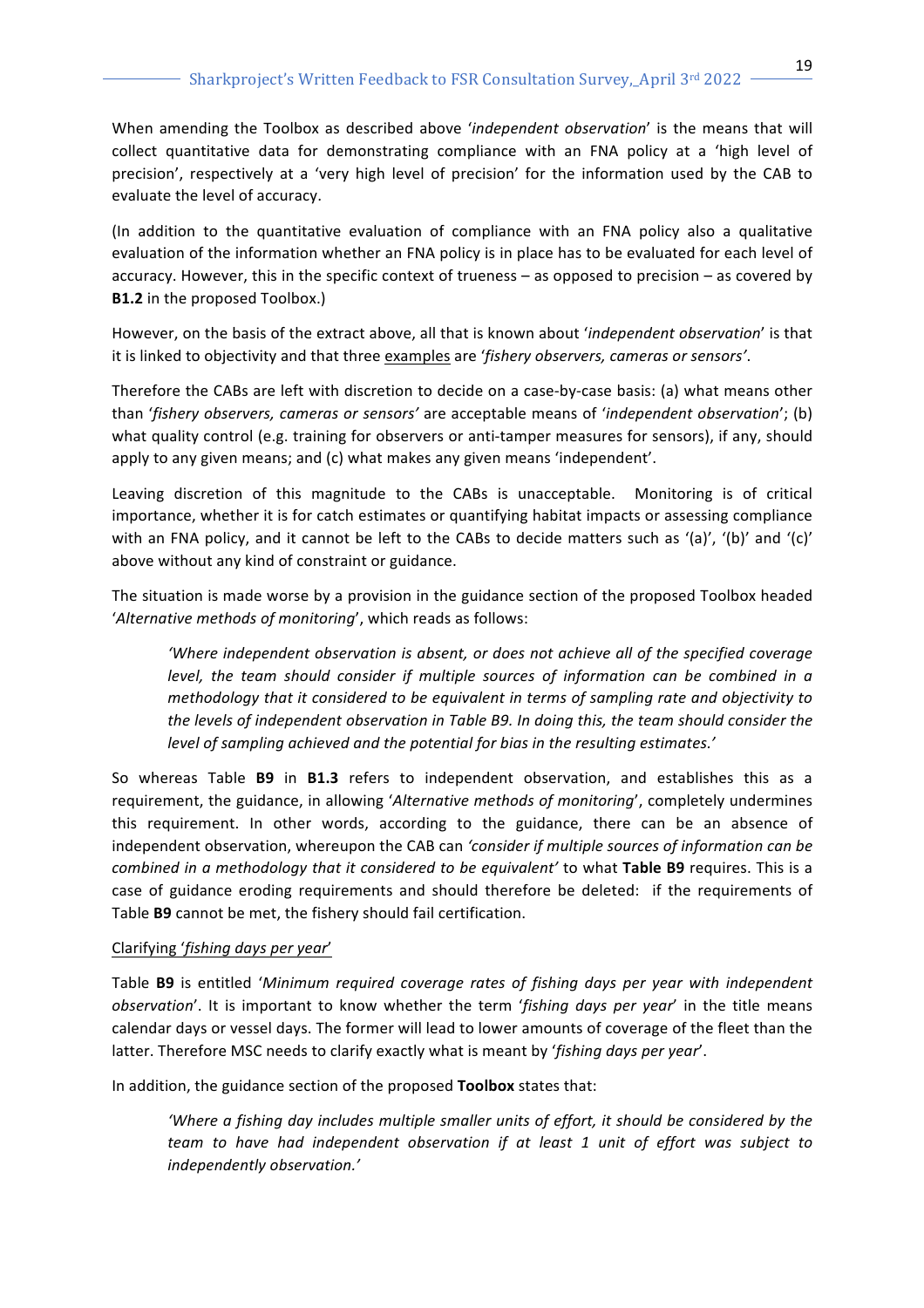It is not clear what is meant by 'multiple smaller units of effort'. However, if, say, a single set is a unit of effort, and if there are, say, three sets by a vessel during a 24-hour period, does the extract above from the guidance mean that observation of just one of the three sets would count as observation of one vessel day? MSC needs to clarify this.

## Clarifying '*coverage rates*'

Even if it were known clearly what is meant by 'independent observation' and 'fishing days per year', the term 'coverage rates' still needs to be better understood and requires better descriptions and definitions of the acceptable means

- a) for remote electronic monitoring systems: e.g. positioning of cameras on board, measures to prevent fraud and percentage of review of stored footage need to be defined and evaluated
- b) in the context of fisheries observers the observed activities need to be defined: e.g. catch, processing, trans-shipment
- c) How will it be ensured that there is a randomised spread of coverage, representative of the entire fleet in terms of its fishing effort?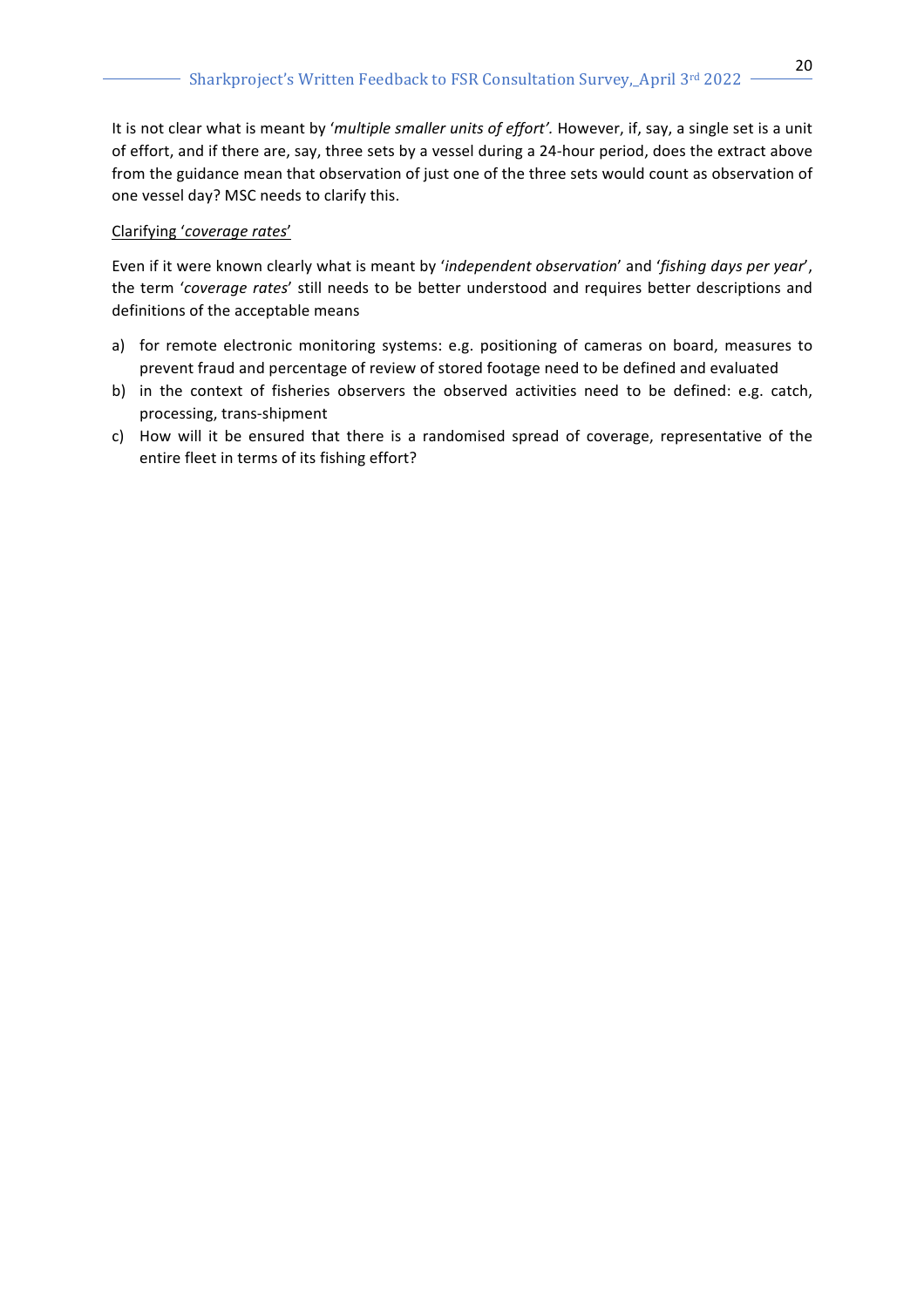| <b>MSC</b>                    | <b>Issue</b>                                                                                                                                                                            |  |  |  |
|-------------------------------|-----------------------------------------------------------------------------------------------------------------------------------------------------------------------------------------|--|--|--|
| Reference                     |                                                                                                                                                                                         |  |  |  |
| P1<br>Harvest                 | Ghost gear is considered under unwanted catch                                                                                                                                           |  |  |  |
| strategy P1.2.1               |                                                                                                                                                                                         |  |  |  |
|                               | (f)                                                                                                                                                                                     |  |  |  |
| SA2.4.5.2                     | Review of alternative measures                                                                                                                                                          |  |  |  |
|                               | When applying scoring issue (f) to target stocks in P1, the team shall include consideration<br>of "alternative measures" directed at minimising mortality of unwanted catch from ghost |  |  |  |
|                               | gear.                                                                                                                                                                                   |  |  |  |
|                               |                                                                                                                                                                                         |  |  |  |
|                               | e. "If necessary", in the management PIs, excludes the assessment of UoAs that do not                                                                                                   |  |  |  |
| SA3.3                         | impact the relevant component at these SG levels. $\blacksquare$<br>i. In the case of ghost gear, this refers to whether or not the risk of ghost fishing or ghost                      |  |  |  |
|                               | gear impacts are either demonstrably absent or negligible                                                                                                                               |  |  |  |
|                               |                                                                                                                                                                                         |  |  |  |
|                               | (f) Ghost gear management strategy                                                                                                                                                      |  |  |  |
|                               | <b>There</b><br>There<br>There<br>are<br>is<br>a<br>is<br>a                                                                                                                             |  |  |  |
|                               | partial strategy<br>strategy<br>in<br>measures<br>in<br>if<br>in place for the<br>place for the<br>place,                                                                               |  |  |  |
|                               | UoA,<br>if<br>UoA<br>that<br>necessary,<br>for<br>is                                                                                                                                    |  |  |  |
| P <sub>2</sub><br>In<br>scope | the UoA that<br>necessary, that<br>expected<br>to                                                                                                                                       |  |  |  |
| species<br>Management         | are expected to<br>is expected to<br>minimise ghost                                                                                                                                     |  |  |  |
| strategy                      | minimise ghost<br>minimise ghost<br>and its<br>gear                                                                                                                                     |  |  |  |
| 2.1.2                         | gear and<br>gear and its<br>impact on all in<br>its                                                                                                                                     |  |  |  |
|                               | impact on all in<br>impact on all in<br>scope species.                                                                                                                                  |  |  |  |
|                               | scope species.<br>scope species.                                                                                                                                                        |  |  |  |
|                               |                                                                                                                                                                                         |  |  |  |
|                               |                                                                                                                                                                                         |  |  |  |
|                               | There<br>There<br>is<br>There<br>is<br>are<br>a<br>a<br>partial strategy<br>measures<br>in<br>strategy                                                                                  |  |  |  |
|                               | in<br>in place for the<br>place for the<br>if<br>place,                                                                                                                                 |  |  |  |
|                               | UoA,<br>UoA<br>necessary, for<br>if<br>that<br>is                                                                                                                                       |  |  |  |
|                               | the UoA that<br>necessary, that<br>expected<br>to                                                                                                                                       |  |  |  |
| P2 Habitats                   | expected is expected to minimise ghost<br>are                                                                                                                                           |  |  |  |
| Management                    | minimise<br>minimise ghost<br>gear and<br>its<br>to                                                                                                                                     |  |  |  |
| strategy                      | ghost gear and<br>gear and<br>impact on all<br>its<br>its impact on<br>impact on all<br>habitats.                                                                                       |  |  |  |
| 2.3.2                         | habitats.<br>all habitats.                                                                                                                                                              |  |  |  |
|                               |                                                                                                                                                                                         |  |  |  |
|                               |                                                                                                                                                                                         |  |  |  |
|                               |                                                                                                                                                                                         |  |  |  |
|                               | Ghost gear management strategy @                                                                                                                                                        |  |  |  |
|                               |                                                                                                                                                                                         |  |  |  |
|                               | The team shall only assess scoring issue (f) within the In scope scoring component if the                                                                                               |  |  |  |
|                               | corresponding ghost gear management scoring issue in the Endangered, Threatened or<br>Protected/out-of-scope Species (ETP/OOS) scoring component is not scored.                         |  |  |  |
|                               | The team shall score scoring issue (f) if the risk of ghost fishing or ghost gear impact from<br>the UoA is not demonstrably absent or negligible.                                      |  |  |  |
|                               |                                                                                                                                                                                         |  |  |  |

# 4. Supporting the prevention of gear loss and ghost fishing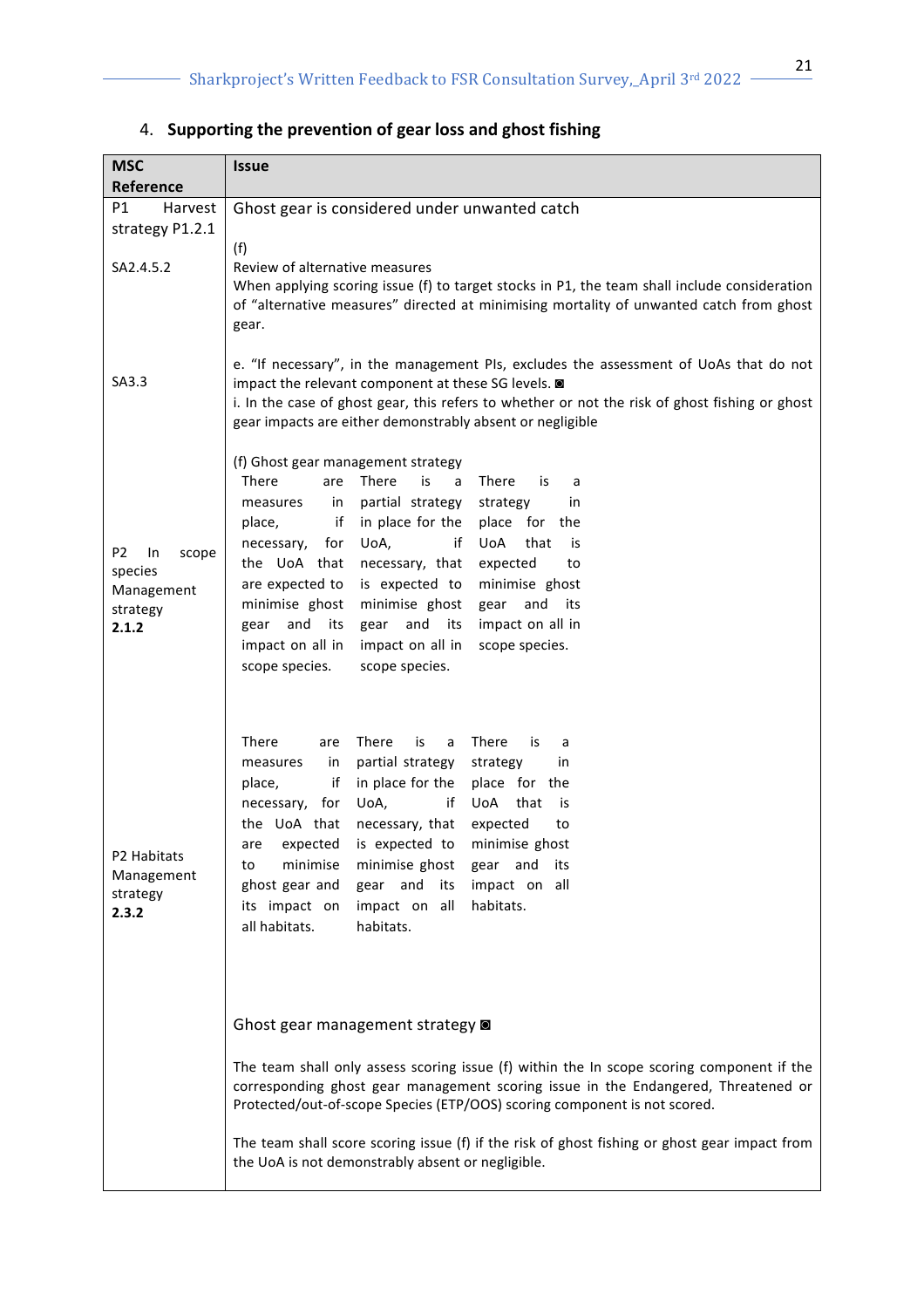# Sharkproject's Written Feedback to FSR Consultation Survey, April 3rd 2022 -

| <b>MSC</b>       | <b>Issue</b>                                                                                                                                                                                                                                                                                                                                                                                                                                                                                                                                                                                                                                                       |
|------------------|--------------------------------------------------------------------------------------------------------------------------------------------------------------------------------------------------------------------------------------------------------------------------------------------------------------------------------------------------------------------------------------------------------------------------------------------------------------------------------------------------------------------------------------------------------------------------------------------------------------------------------------------------------------------|
| <b>Reference</b> |                                                                                                                                                                                                                                                                                                                                                                                                                                                                                                                                                                                                                                                                    |
| SA3.6.7          | The team shall interpret "minimise" in scoring issue (f) as a reduction of ghost gear and its<br>impact to the point where the risk of ghost fishing or ghost gear impacts are either<br>demonstrably absent or negligible.<br>The team shall use its expert judgement in determining what is "negligible" when making<br>a determination as per SA3.6.8 and SA3.6.9.<br>In making the determination as per SA3.6.10, the team shall consider the significance of the<br>ghost gear risk in relation to the prevalence of ghost gear and vulnerability of species (for In<br>scope and/or ETP/OOS scoring components) or habitats (for Habitats scoring component) |
|                  | at risk of ghost gear impact.                                                                                                                                                                                                                                                                                                                                                                                                                                                                                                                                                                                                                                      |
| SA3.6.8          |                                                                                                                                                                                                                                                                                                                                                                                                                                                                                                                                                                                                                                                                    |
| SA3.6.9          |                                                                                                                                                                                                                                                                                                                                                                                                                                                                                                                                                                                                                                                                    |
| SA3.6.10         |                                                                                                                                                                                                                                                                                                                                                                                                                                                                                                                                                                                                                                                                    |
| SA3.6.10.1       |                                                                                                                                                                                                                                                                                                                                                                                                                                                                                                                                                                                                                                                                    |

**Sharkproject** notes and would like to understand why ghost gear impacts have to be reviewed differently for P1 and P2

In P1 minimisation of mortality from ghost gear needs to be evaluated as part of the Harvest Strategy when scoring SI (f) which reviews alternative measures to reduce unwanted catch of the target stock, while there are specific SIs for in scope species, ETP species and habitats to score the UoA's 'ghost gear management strategy' to minimise ghost gear and its impacts

Overall we appreciate that MSC has introduced the review of ghost fishing impacts and requires a reduction of these impacts in the proposed Standard.

- It's important that MSC now specifically addresses the impacts of ghost gear on mortality of unwanted catch to be minimised and requires ghost gear mortality to be evaluated as unobserved mortality in addition to observed mortality.
- Recognising the extent of ghost fishing and its contribution to mortality of unwanted catch and ETP species as well as its impact on all habitats and not just VMEs, requiring a management strategy being in place to minimise impact from ghost fishing is certainly an important improvement
- FADs are now explicitly named as ghost fishing and causing unobserved mortality and thereby CABs now will have to evaluate the UoA's management strategy to minimise their impact on unwanted target stock, ETP species and habitats

However, Sharkproject is concerned that this approach has not been sufficiently scrutinised and would hope to see the following problems resolved in the final Standard

- The need to score the impacts from ghost gear are qualified by 'if necessary' and depends on 'whether or not the risk of ghost fishing or ghost gear impacts are either demonstrably absent or negligible' whereas it is left to the expertise of the CAB to decide whether this risk is 'negligible' and therefore does not require scoring, which allows CABs to avoid scoring this SI at all.
- When review of alternative measures to reduce mortality of unwanted catch is demanded to include ghost gear in P1 the same concerns apply as to alternative measure review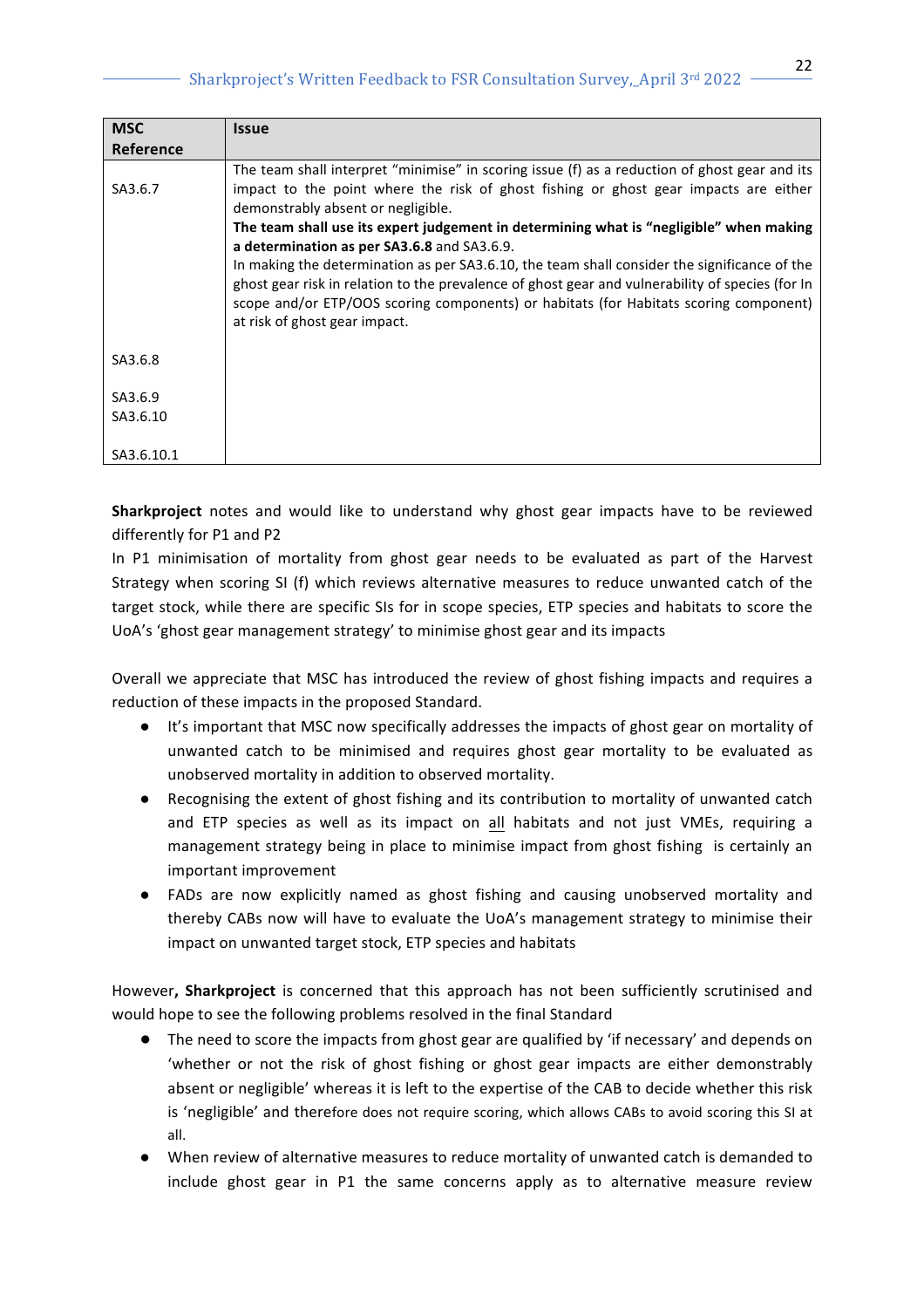elsewhere in the Standard. Since there is no need to implement any of such measures if impacting the target catch by more than 10% this potentially results in a pure paper exercise, and will not require such measures to be implemented.

- It is not clear why SA3.6.7 limits the scoring of a ghost gear management strategy to either only in scope species or only ETP species when saying: 'The team shall only assess scoring issue (f) within the In scope scoring component if the corresponding ghost gear management scoring issue in the Endangered, Threatened or Protected/out-of-scope Species (ETP/OOS) scoring component is not scored' This is completely irrational as ghost fishing impacts different species differently and to a different extent. Therefore, both in scope and ETP species should be scored for ghost fishing impacts
- In the respective guidance a partial strategy being in place for ghost fishing management as required for SG80 is defined to comprise at least two measures to prevent and/or remedy ghost fishing., This may be sufficient in case of the loss of fishing gear but certainly far from adequate let alone best practice to address ghost fishing impacts from gear that is routinely or even deliberately abandoned such as drifting FADs. For a partial strategy at least best practice measures as widely published for dFADs (see NGOTF, Blue Marine Foundation or IOTC Res 19/02) should be required, comprising prevention measures to reduce mortality from entanglement by the use of a completely lifetime non entangling design and biodegradable materials with management measures of limiting the number of FADs, active tracking of buoys in close to real time, and remediation measures such as polluter pays and mandatory retrieval of lost FADs
- The guidance describing drifting FADs in combination with anchored FADs is misguiding with regard to the potential impact and the probability of such an impact - while anchored FADs may get sometimes lost in storms, drifting FADs get lost at a regular rate or are even abandoned deliberately with 8% of FADs beaching every year (Escalle 2020), damaging or destroying sensitive habitats like coral reefs. Furthermore dFADs are not only ghost fishing whether intently or non intently getting lost, but also while in normal operation. Entanglement of sharks, turtles and other ETP species in netting and meshed constructions contributes substantially to unobserved mortality as entangled animals are predated on and may drop out of the netting after some time and will therefore never be recorded. Filmalter had estimated that globally between 400,000 and 2,000,000 silky sharks get entangled in dFADs every year and Escalle confirmed in 2020 that entangling FAD constructions are still widely used.
- Also MSC's definition that ' FADs are not considered a gear type as such because they do not capture fish, but merely facilitate subsequent capture. FADs therefore may be included as a **functional part of certain fishing gear types** (e.g. purse seine, handline) as they are sometimes used to facilitate the capture efficiency of these gears.' is problematic as thereby FADs would not even be subject to gear marking as a management measure, one of the ghost gear management measures suggested by MSC; clearly not adding improved transparency or a management strategy; MSC should not downplay the impact and the extent of this impact caused by the use of dFADs but actively address those and include best practice management requirements for FADs for CABs to assess when scoring this PI.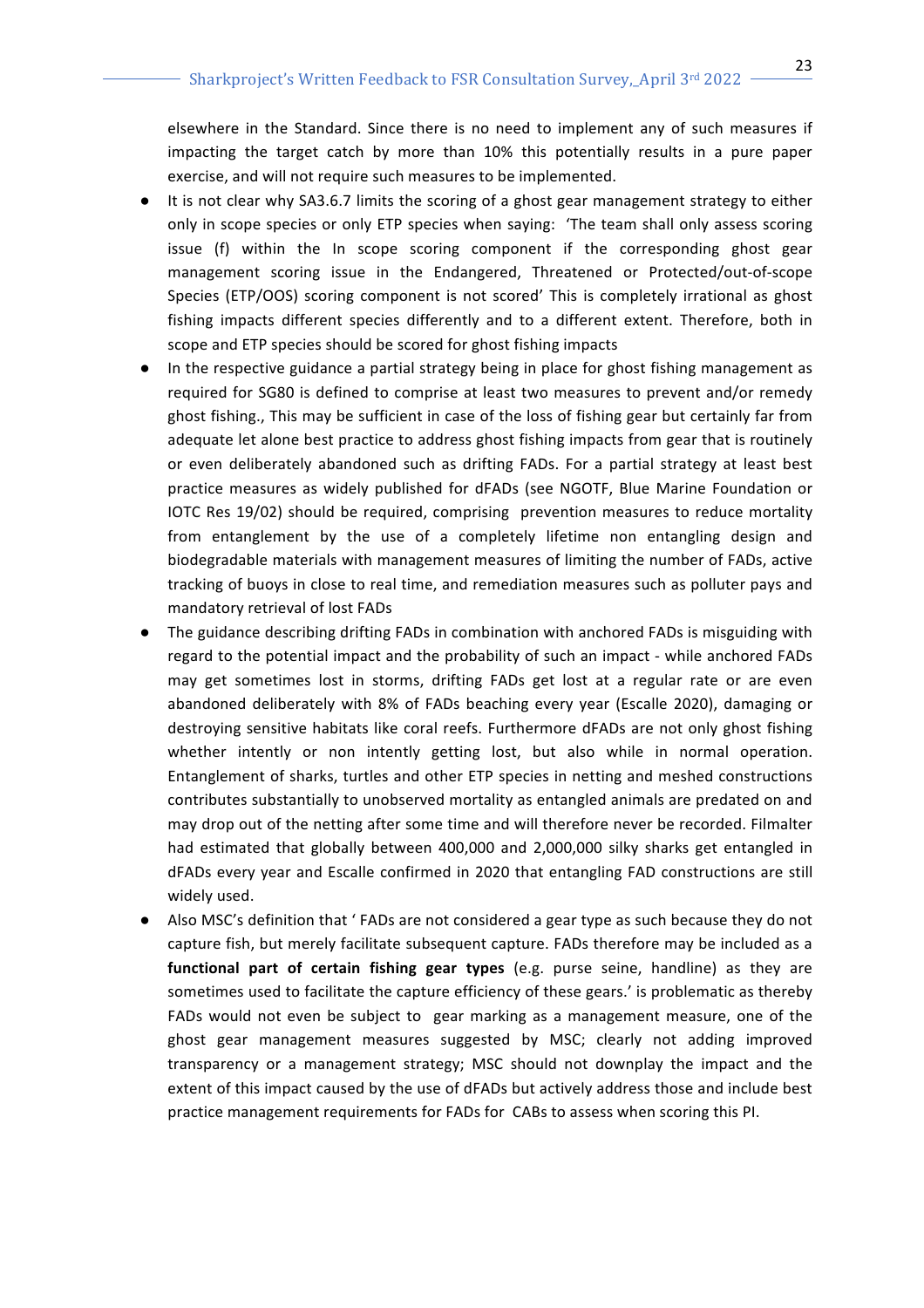| <b>Topic</b>                                                      | <b>MSC</b>           | <b>Issue</b>                                                                                                                                                                                                                                                                                                                                                                                                                                                                                                                                                                                                                                                                                                                                                                                                                                                                                                                                                                                                                                                                                                                                        |  |  |
|-------------------------------------------------------------------|----------------------|-----------------------------------------------------------------------------------------------------------------------------------------------------------------------------------------------------------------------------------------------------------------------------------------------------------------------------------------------------------------------------------------------------------------------------------------------------------------------------------------------------------------------------------------------------------------------------------------------------------------------------------------------------------------------------------------------------------------------------------------------------------------------------------------------------------------------------------------------------------------------------------------------------------------------------------------------------------------------------------------------------------------------------------------------------------------------------------------------------------------------------------------------------|--|--|
|                                                                   | <b>Reference</b>     |                                                                                                                                                                                                                                                                                                                                                                                                                                                                                                                                                                                                                                                                                                                                                                                                                                                                                                                                                                                                                                                                                                                                                     |  |  |
| P <sub>3</sub><br><b>SA49</b><br>Compliance<br>and<br>enforcement | PI<br>(PI)<br>3.2.3) | Monitoring, control and surveillance mechanisms ensure the<br>management measures in the UoA are enforced and complied with.<br>(a) Monitoring, Controls and Surveillance<br>(b) Sanctions<br>(c)compliance information<br>(d) compliance outcome                                                                                                                                                                                                                                                                                                                                                                                                                                                                                                                                                                                                                                                                                                                                                                                                                                                                                                   |  |  |
|                                                                   |                      | In scoring issue (d), the team shall interpret "systematic non-<br>compliance" to mean the recurring infringement of regulations<br>specific to governing sustainable fishing practices at sea.                                                                                                                                                                                                                                                                                                                                                                                                                                                                                                                                                                                                                                                                                                                                                                                                                                                                                                                                                     |  |  |
|                                                                   |                      | In scoring issue (d), the team shall consider compliance with<br>regulations associated with protected habitats and species<br>SA4.9.2.1 The team shall interpret "protected habitats" to mean<br>habitats, which have been afforded a level of protection by a<br>competent authority.<br>SA4.9.2.2 The team shall interpret "protected species" to mean<br>species or stocks which have been listed in national ETP legislation                                                                                                                                                                                                                                                                                                                                                                                                                                                                                                                                                                                                                                                                                                                   |  |  |
|                                                                   | Guidance<br>GSA 4.9  | At SG60, systematic non-compliance should be considered as the<br>reoccurring infringement of regulations in a coherent and<br>coordinated manner. For example, if regulation(s) are not being<br>complied with by a large number of fishers in the UoA on a regular<br>basis, this should be regarded as systematic non-compliance. Ad<br>hoc infringements by individual fishers should not constitute<br>systematic<br>non-compliance.<br>Systematic<br>non-compliance<br>demonstrates that the MCS enforcement mechanisms and sanctions<br>in place are not effective in preventing frequent re-offence by the<br>UoA. When scoring SI (d) at SG60, systematic non-compliance is<br>specific to those regulations governing sustainable fishing practices<br>at sea.<br>At SG80 and SG100, 'majority of regulations' is not restricted to<br>regulations specifically governing sustainable fishing practices at sea<br>(i.e. as defined at SG60). Instead, it should include all regulations<br>associated with the 3 dimensions of routine fishing operations:<br><b>Prior to fishing</b><br><b>During fishing</b><br>During landing of catch |  |  |

## **5.** Ensuring effective fisheries management systems are in place

**Sharkproject** welcomes the introduction of this new approach to scoring of compliance and sees some strong potential in the evaluation of compliance of a fishery when scoring 'Monitoring, control and surveillance mechanisms' to 'ensure the management measures in the UoA are enforced and complied with' applying in PI 3.2.3 4 Scoring Indicators rather than only assessing systematic 'non compliance' as in the previous standard.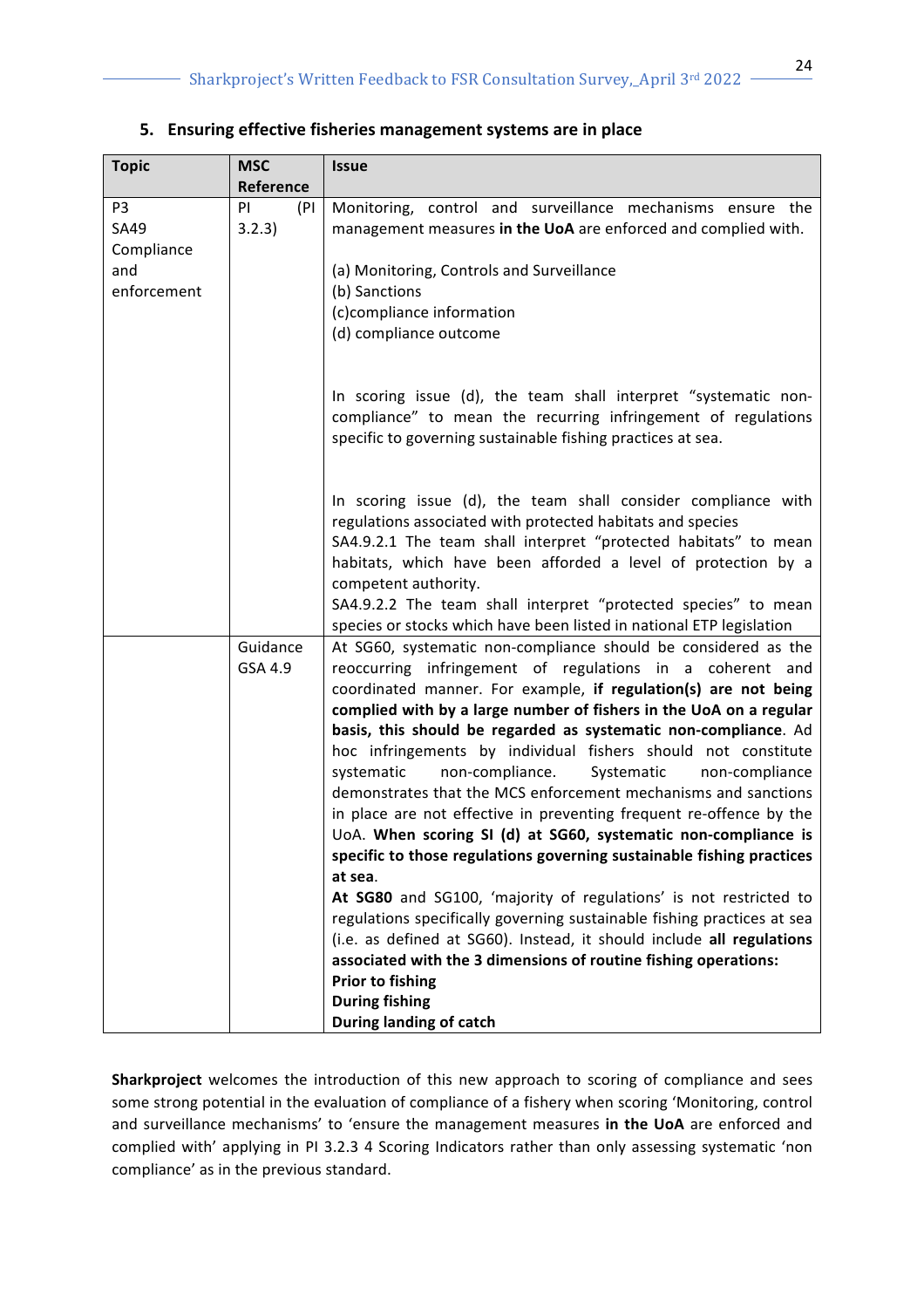However, we note substantial loopholes and caveats in this new Monitoring Controls and Surveillance PI when scoring the SIs

- (a) Monitoring, Controls and Surveillance
- (b) Sanctions
- (c) compliance information
- (d) compliance outcome.
- All Scoring Issues are now only referring to the UoA, therefore strictly speaking only this part of **the fishery instead of the whole fishery** has to be evaluated for any of the 4 SIs while compliance and enforcement topics should obviously apply to the fishery as a whole as stated in the previous Standard version. Especially for mixed fisheries that are only going to have some species in the UoA this will be relevant
- For MCS at SG60 in the previous Standard at least a 'reasonable expectation of effectiveness was required while now a pure existence is sufficient – whether complied with or not, as this is only required at SG80 now to demonstrate compliance with regulation
- **Sanctions** to address non compliance in (b) only need to exist at SG60 and have to be applied only at SG80 - this should be reconsidered as without application of sanctions there is no incentive for fisheries to comply with any regulation that is cumbersome to them
- **Compliance Information** is scored applying the evidence requirement framework of the toolbox and evaluating information trueness broadly, with a high degree of accuracy or a very high degree of accuracy but not requiring any quantitative precision to demonstrate this compliance. Therefore they same concerns as to the lack of independent observation existing applies as for compliance with finning/FNA/non retention

It needs to be understood that this P3 scoring however relates to ALL compliance topics and therefore will result in an overall evaluation rather than a specific outcome of non compliance e.g. with a non retention policy or FNA

- Compliance (Outcome) with 'regulations specific to governing sustainable fishing practices at sea is not evident within the UoA.' at SG60 requires only assessing whether , systematic non **compliance**' is **evident** while only at SG80 will the UoA have to be likely to comply with the majority of regulations and at SG100 do they have to comply with the majority of these regulations , consistently'. Thereby compliance with regulations specific to sustainable fishing practices does not really appear to be of importance to MSC. This definitely would have to be revised with SG80 wording applying to SG60 already  $-$  it should not be sufficient to score a fishery as sustainable if , recurring infringement' is not evident. There hast to be at least highly likely that such systematic compliance does not occur.
- The Standard also states in the relevant SA sections that 'in scoring issue (d), the team shall interpret "systematic non-compliance" to mean the recurring infringement of regulations specific to governing sustainable fishing practices at sea' and . 'In scoring issue (d), the team shall consider compliance with regulations associated with protected habitats and species'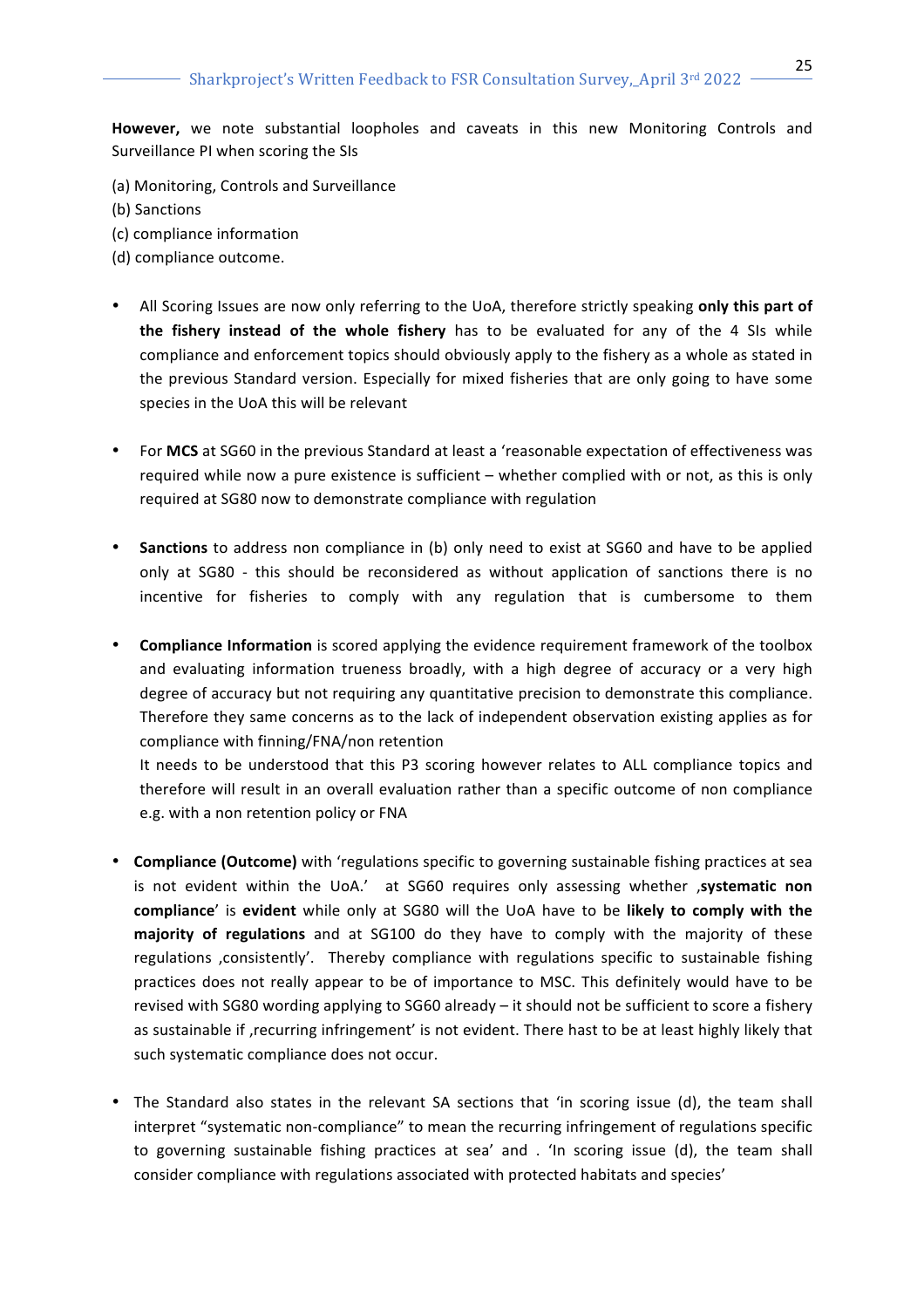- $\circ$  SA4.9.2.1 The team shall interpret "protected habitats" to mean habitats, which have been afforded a level of protection by a competent authority.
- $\circ$  SA4.9.2.2 The team shall interpret "protected species" to mean species or stocks which have been listed in national ETP legislation

This makes the complete SI Compliance outcome even more dangerous as it **limits the** compliance assessment for habitats and ETP species to those protected by competent authorities respectively national ETP legislation. This is inacceptable, as 'regulations specific to governing sustainable fishing practices at sea' have to apply to all ETP species and habitats and not just those specifically protected by legislation.

- No level of independent monitoring of compliance as defined in the Toolbox by the precision level is required for any of the compliance SIs. How can compliance be evaluated without a minimum level of independent observation in place?
- Also for this we had suggested to introduce a risk based level of minimum level of coverage to ensure that high risk fisheries do need to have more independent monitoring (extent and intensity) in place while low risk fisheries should not have to undergo the same level of scrutiny
- In the Guidance 'systematic non-compliance should be considered as the reoccurring infringement of regulations in a coherent and coordinated manner. For example, if regulation(s) are not being complied with by a large number of fishers in the UoA on a regular basis, this **should be regarded as systematic non-compliance**.' this is relevant at SG60 and very concerning as it demonstrates what extent of non compliance is needed to fail a fishery from scoring SG60 large number and regular basis AND that this only applies to practices at sea, while systematic non compliance at such scale 'prior to fishing' and during landing operations is not evaluated at all.
- In addition this wording in the guidance may most probably trigger an interpretation log request from CABs to the MSC seeking clarification on how big this number has to be and the interpretation log might then further weaken this compliance outcome SI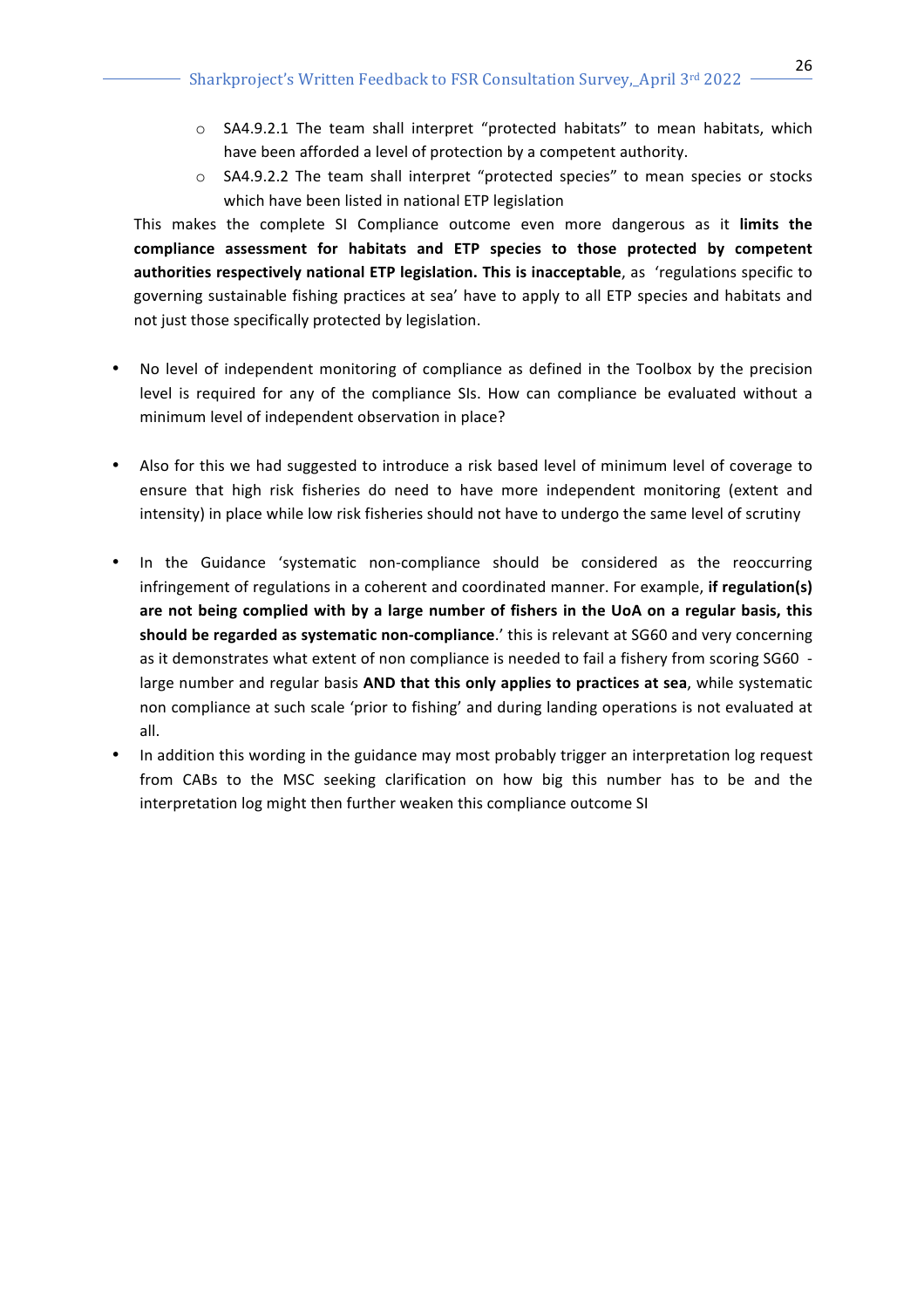**6. Ensuring habitat performance indicators are clear and consistently applied**

#### **7.** Ensuring ecosystem performance indicators are clear and consistently applied

For these feedback topics **Sharkproject** considers the Toolbox, which now includes the evidence requirements as most important and therefore addresses the shortcoming of the toolbox as to providing adequate evidence to justify the CABs scoring of the related PIs and SIs. After two years of working on how to do this with many organizations calling for a risk based approach that requires a higher level of information independence, quality, and precision from high risk, high impact types of fisheries vs. low risk, low impact gear, small, etc. fisheries - the MSC has proposed instead this Evidence Toolbox. However, as evident from the report on this work stream within the FSR there hasn't been enough to finalize all the details, with much of the text still being in [square brackets] and also the available impact testing so far seems to demonstrate that this Toolbox is far from being ready. 

We don't understand why MSC obviously at a rather late stage of the Review changed directions and decided to go for this toolbox approach when all previous consultations and stakeholder input has clearly preferred a risk based approach to the definition of how much and which quality of independent evidence is needed to assess different fisheries and score them for different PIs / SIs with some fisheries being higher risk than others and should therefore have to provide more and a higher quality of independent evidence. Although we note that there is a reference in the impact assessment saying that the risk based approach was deemed to be too time consuming and impractical we note that the now selected toolbox approach will be requiring at least as much time and effort to complete, if done properly, and is in addition very confusing and in-transparent, thereby awarding the CABs with a much higher level of discretion to decide what to evaluate and what to consider equivalent or adequate than will be needed to have a transparent and consistently applied Standard and scoring of different fisheries.

The real improvement of the MSC's approach to evidence requirement now reflected in the Toolbox is the clear definition of threshold levels of independent observation required as a quantitative minimum requirement of information required for scoring and basing these thresholds on statistically needed sample size for making such an evaluation. The tool consulted for deriving these thresholds is excellent but could indeed have been applied more widely and more transparently to define minimum sample size needed for assessing the precision of data on the one hand and the confidence in provided compliance data on the other hand.

Although the currently suggested precision thresholds are still in brackets we strongly recommend to now retain them and include these numbers as they are into the final wording, yet extending the applicability of a quantitative assessment of the information accuracy to more PIs, including compliance PIs /SIs.

Besides this excessively high degree of discretion for the CABs **Sharkproject** also heavily criticises the lack of the Toolbox to require a defined, quantitative amount of 'independent observation' or verification for all outcome SIs, and including the compliance with legislations, regulation or internal company policies. This has to be revised and both information 'trueness' and 'precision thresholds' for levels of 'independent observation' have to be required for all SIs/PIs, whereas we acknowledge that these precision thresholds may be different for different PIs depending on the fishery's overall risk for this PI. Assigning 'precision thresholds' to PIs and differentiating between 'high', 'medium' and 'low' risk fisheries based on clearly defined criteria would be a more straight forward, easier and indeed a more transparent approach.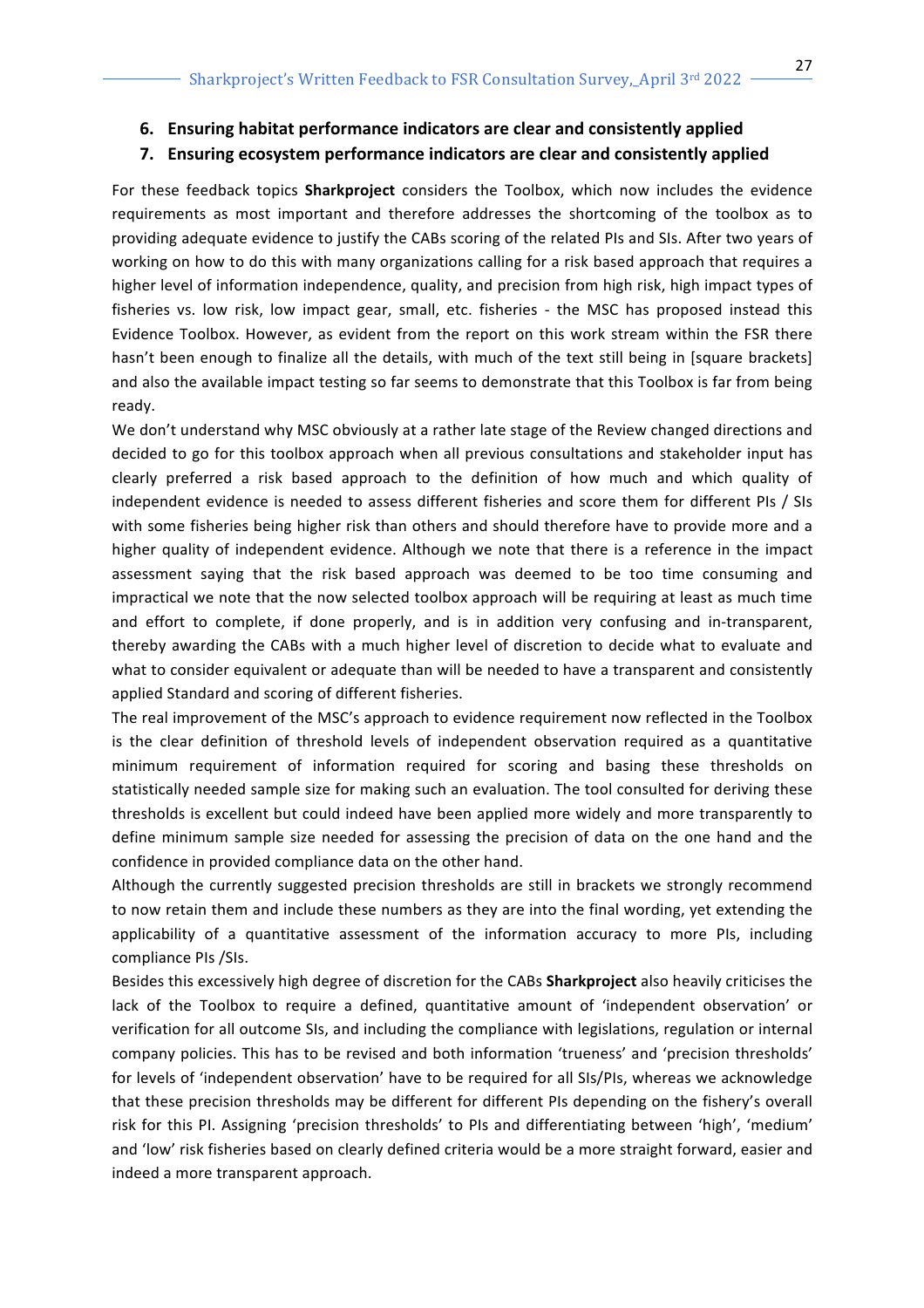In more detail we note the following

- The draft Toolbox set up is overly complicated
- The independent observation of catch should be assessed by CABs across the fishery for all scoring to do with catch information, information about impact of fishery on species, and compliance with regulations and policies, management plans, fleet codes of conduct, and measures to minimise mortalities unwanted catch/ETP/OOS
- The qualitative criteria for the other types of information should be weighted by importance and also assessed by CABs
- As repeatedly recommended by **Sharkproject**, Make Stewardship Count and many other stakeholders the Evidence Requirements for independent observation would be better guided via a clearly defined decision tree through which the level of risk of a fishery  $-$  i.e. selectivity and impact of gear on P2, Habitat, Ecosystem; scale and location of fishery is assessed as 'high', 'medium', or 'low' risk. For 'high risk' fisheries - more prescribed type of independent observation through observer coverage and EM systems should be required. The levels of observation in Table B9 should be required for medium and high risk fisheries, for example, while low risk, smaller fisheries could benefit from the flexibility given in the Guidance document on types of independent information CABs can accept
- It is important to note that the independent observation thresholds currently do not apply to any of the P3 3.2.3 compliance scoring, but this is precisely where they should be applied, too.
- As notes above these thresholds should also be applied to the shark finning PIs 1.2.1.e, 2.1.2d, 2.2.2d to ensure compliance with the required fins naturally attached policy is independently verified
- Definition of 'independent observation' independent observation only names amongst others human observers, cameras, sensors, but leaves it entirely to the discretion of the CAB to decide which other methods to consider as adequate and it lacks the definition of minimum requirements needed for the listed types of 'independent observation' e.g. tamper proof requirements or analysis of footage when using electronic monitoring systems)
- Other definitions e.g. coverage rates, fishing days per year are too vague to requires that the coverage is representative of the complete fleet or respectively the UoA (the part of the fleet which aspires certification) and its complete activities
- The draft Toolbox has a number of large loopholes included that would allow for the undermining of the proposed observer level thresholds and allow instead for status quo levels to pass: